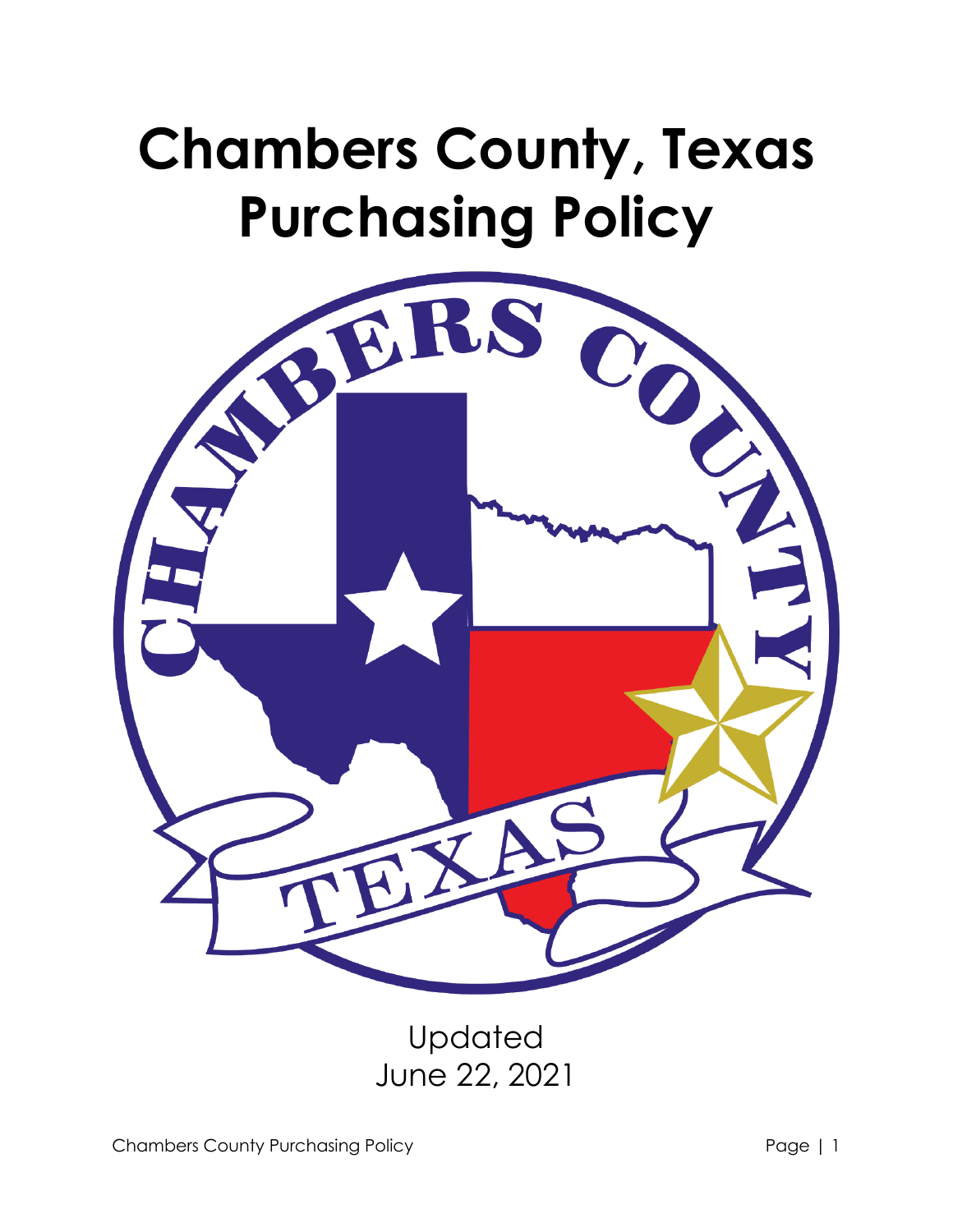# Table of Contents

| <b>Page Number</b> | <b>Section</b>                                                                                 |
|--------------------|------------------------------------------------------------------------------------------------|
| 3                  | <b>Purchasing Statement</b>                                                                    |
| $\mathfrak{Z}$     | Code of Ethics                                                                                 |
| 4                  | <b>Purchasing Overview</b>                                                                     |
| 5                  | Requisition Forms                                                                              |
| 6                  | <b>Purchase Order</b>                                                                          |
| $\overline{7}$     | Purchases between \$0.01 and \$999                                                             |
| $\overline{7}$     | Purchases between \$1,000 and \$4,999                                                          |
| $\overline{7}$     | Purchases between \$5,000 and \$49,999                                                         |
| 8                  | Purchases Greater Than \$50,000 / Competitive Bidding                                          |
|                    | (Statutory)                                                                                    |
| 9                  | <b>Blanket Purchase Orders</b>                                                                 |
| 9                  | Open Purchase Orders                                                                           |
| 9                  | Expedited Purchases (\$1,000 or Greater)                                                       |
| 10                 | Emergency Purchases (\$1,000 or Greater)                                                       |
| 11                 | Consequences                                                                                   |
| 12                 | Addendum #1 Purchasing and Procurement Procedures for<br><b>Federal Funds</b>                  |
| 12                 | Addendum #2 Purchasing and Procurement Procedures for<br>Homeland Security and Disaster Grants |
| 13                 | Addendum #3 Purchasing and Procurement During<br><b>Declared Disasters</b>                     |
| 14                 | References                                                                                     |
| 15                 | Appendix A: Procurement Policy Applicable to All<br>Procurements Made with Federal Funds       |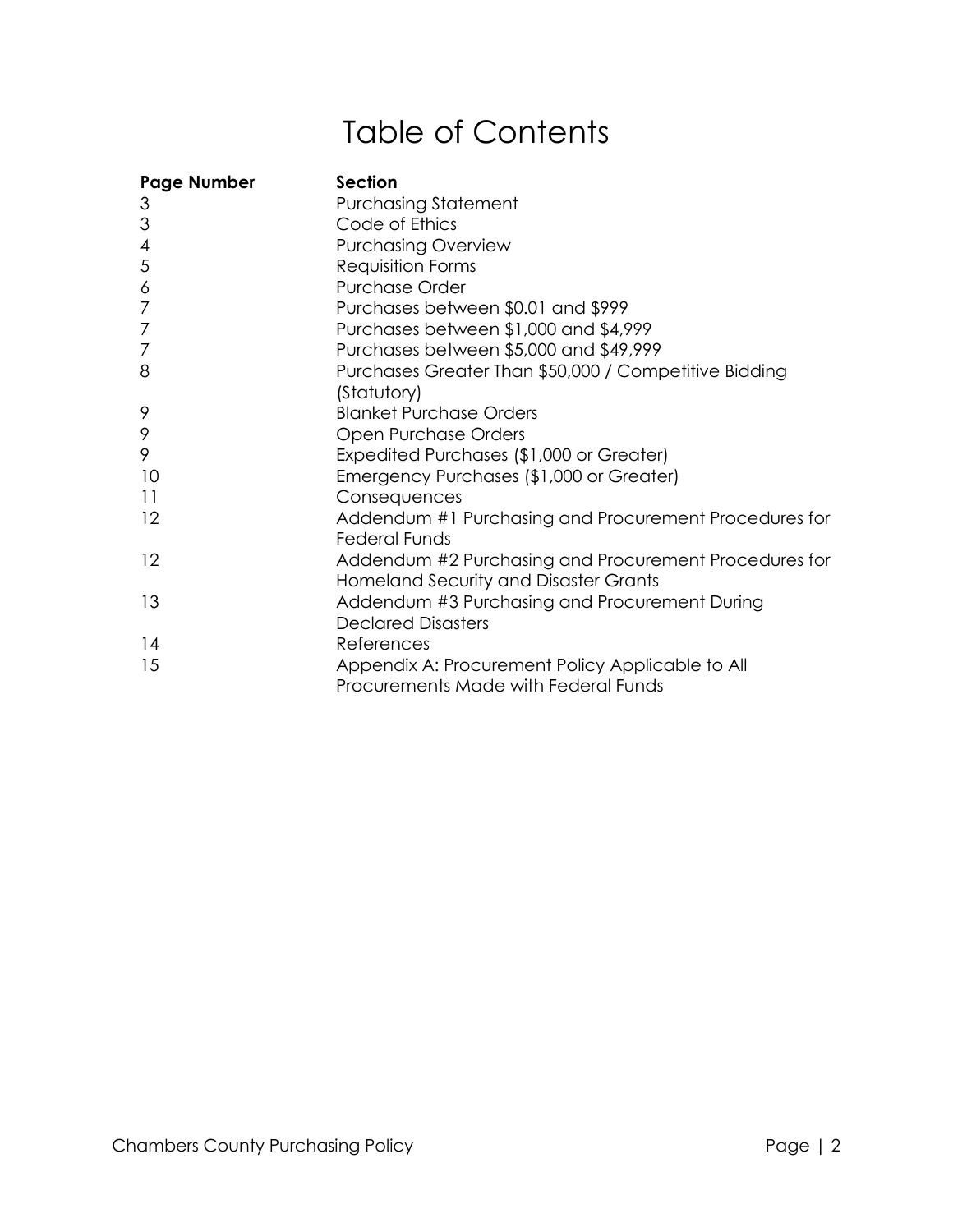#### **I. Purchasing Statement**

Public employment is a public trust. It is the policy of Chambers County to promote and balance the objective of protecting government integrity and the objective of facilitating the recruitment and retention of personnel needed by Chambers County. Such policy is implemented by prescribing essential standards of ethical conduct without creating unnecessary obstacles to entering public service.

Public employees must discharge their duties impartially so as to assure fair competitive access to governmental procurement by responsible contractors. Moreover, they should conduct themselves in such a manner as to foster public confidence in the integrity of Chambers County procurement organization.

To achieve the purpose of this Article, it is essential that those doing business with Chambers County also observe the ethical standards prescribed herein.

# **II. Code of Ethics**

- a. **Personal Gain:** It shall be a breach of ethics to attempt to realize personal gain through public employment with Chambers County by any conduct inconsistent with the proper discharge of the employee's duties.
- b. **Influence:** It shall be a breach of ethics to attempt to influence any public employee of Chambers County to breach the standards of ethical conduct set forth in this code.
- c. **Conflicts of Interest:** It shall be a breach of ethics for any employee of Chambers County to participate directly or indirectly in procurement when the employee knows that:
	- i. the employee of any member of the employee's immediate family has a financial interest pertaining to the procurement;
	- ii. a business or organization in which the employee, or any member of the employee's immediate family, has a financial interest pertaining to the procurement;
	- iii. any other person, business or organization with which the employee or any members of the employee's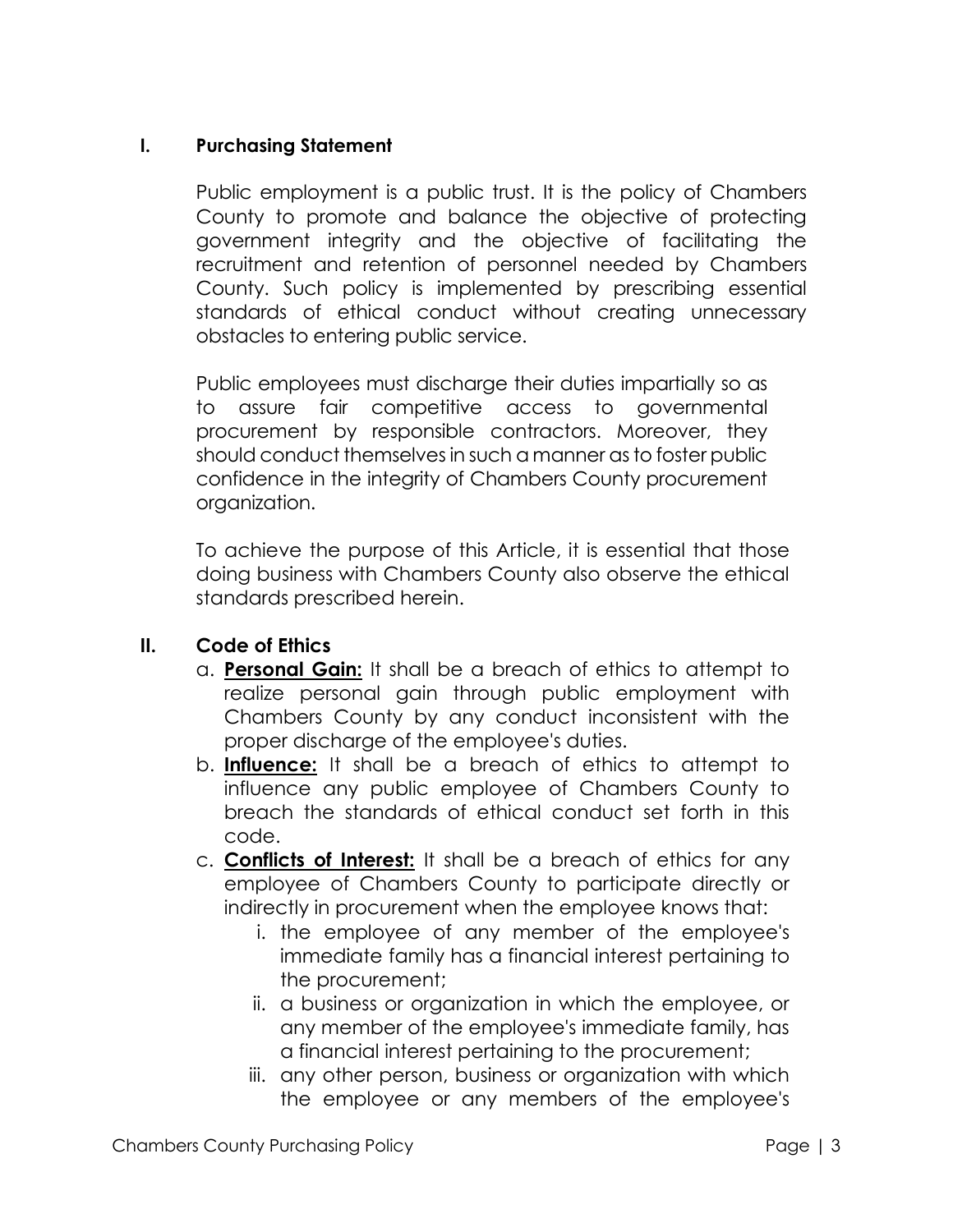immediate family is negotiating or has an arrangement concerning prospective employment is involved in the procurement.

- d. **Gratuities:** It shall be a breach of ethics to offer, give or agree to give any employee or former employee of Chambers County, or for any employee or former employee of Chambers County to solicit, demand, accept or agree to accept from another person, a gratuity or an offer of employment in connection with any decision, approval, disapproval, recommendation, preparation of any specification or procurement standard, rendering of advice, investigation, auditing or in any other advisory capacity in any proceeding or application, requesting for ruling, determination, claim or controversy, or other particular matter pertaining to any program requirement or a contract or subcontract or to any solicitation or proposal therefore pending before this local government.
- e. **Kickbacks:** It shall be a breach of ethics for any payment, gratuity or offer of employment to be made by or on behalf of a subcontractor under a contract to the prime contractor or higher tier subcontractor for any contract for Chambers County, or any person associated therewith, as an inducement for the award of a subcontract or order.
- f. **Contract Clause:** The prohibition against gratuities and kickbacks prescribed above shall be conspicuously set forth in every contract and solicitation therefore.
- g. **Confidential Information:** It shall be a breach of ethics for any employee or former employee of Chambers County knowingly to use confidential information for actual or anticipated personal gain, or for the actual or anticipated gain of any person.

# **III. Purchasing Overview**

a. The following type of purchases, requirements and operations of the County are included under the purchasing policy: office supplies, office furniture and equipment, materials, insurance, high technology items (including data processing equipment, software, hardware, telecommunications, radio and microwave systems), maintenance and construction by County personnel or outside companies, professional services, repairs, professional dues and contributions, legal publications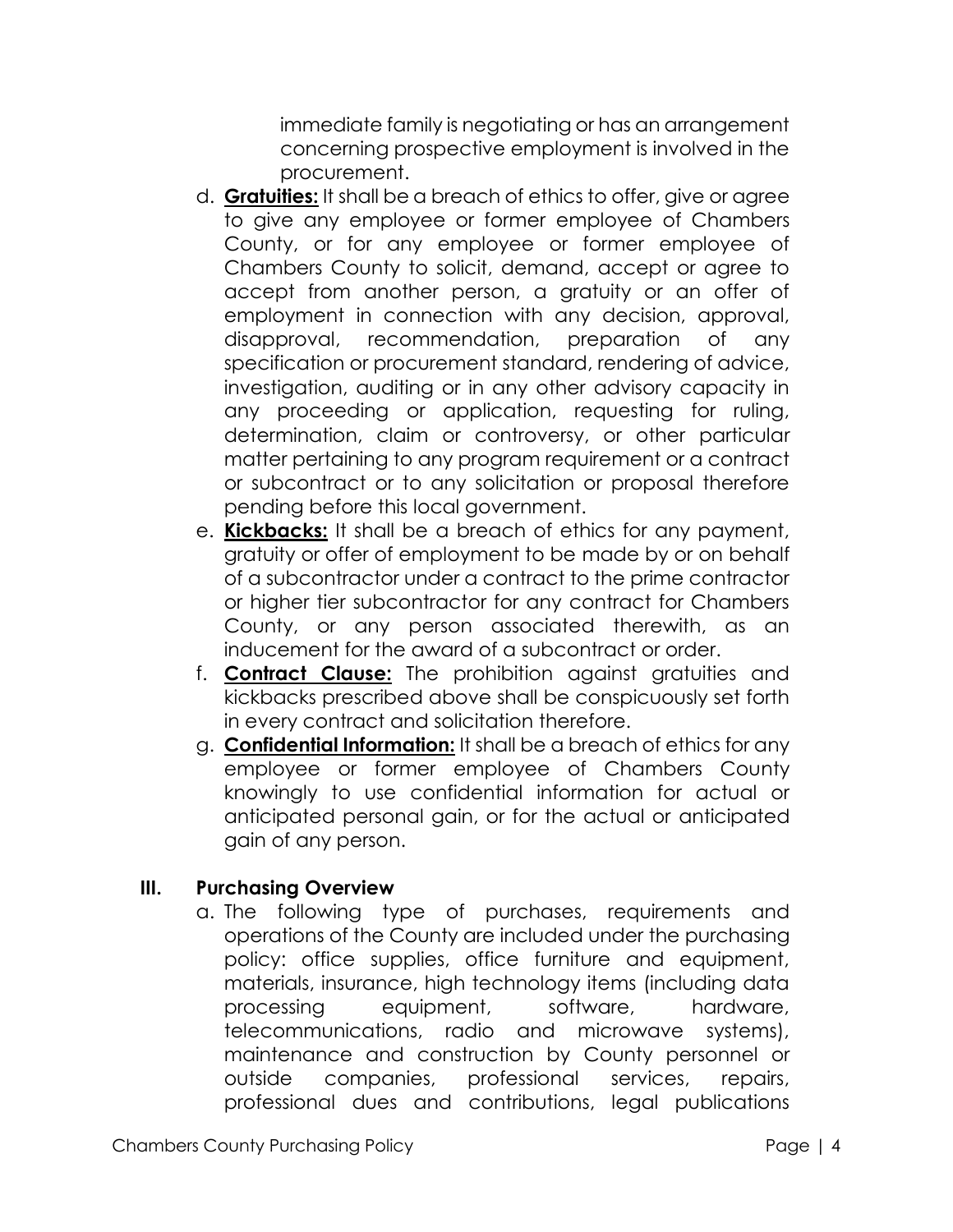(including subscriptions, pamphlets, manuals, reporters, journals, codes and statutes), and printing.

- b. All purchases will be for a quality suitable to the purpose at least expense to the County.
- c. All departments must be aware of their budget status at all times which requires timely recording of all purchase commitments and review of budget status reports. The Purchasing Department is required to provide timely notification when an appropriated account is depleted to avoid overdrawn accounts.

#### **IV. Requisition Forms**

- a. A requisition will be submitted for the approval of a purchase for office supplies, office furniture and equipment when placing the order through the Purchasing Department. Upon receipt of the requisition by the Purchasing Department, they will obtain the lowest quote for the quality desired item which is available from responsible suppliers and furnish to the County Judge, Department Head, or Elected Official (in accordance with spending authority levels) for approval. The appropriate party will approve or deny the purchase.
- b. A requisition form is required for all purchases of \$ 1,000.00 or more.
- c. All purchases made by departments will originate with a request either verbal or via purchase requisition in accordance with authorized spending authority levels from the using department head/official to the Purchasing Department for a purchase order. Department head/official will supply vendor information, account numbers, and amount of purchase (overestimate if the amount is unknown). Requests will then be submitted to the County Judge, Department Head, or Elected Official (in accordance with spending authority levels) for approval. The appropriate party will approve or deny the purchase. If approved, a purchase order will be generated and the purchase can be made by the department.
- d. Change order requests for construction contracts, etc. must be accompanied by a purchase requisition form. If the change order is approved by Commissioners' Court, the purchase requisition will be approved by the County Judge and County Auditor, and then forwarded to Purchasing to increase the blanket purchase order encumbrance. The County Auditor will forward to the budget office to increase the budget for the change order.
- e. In all cases, typed requisitions should be received by the Purchasing Department and/or the Elected Official at least five workdays prior to the date the materials are needed.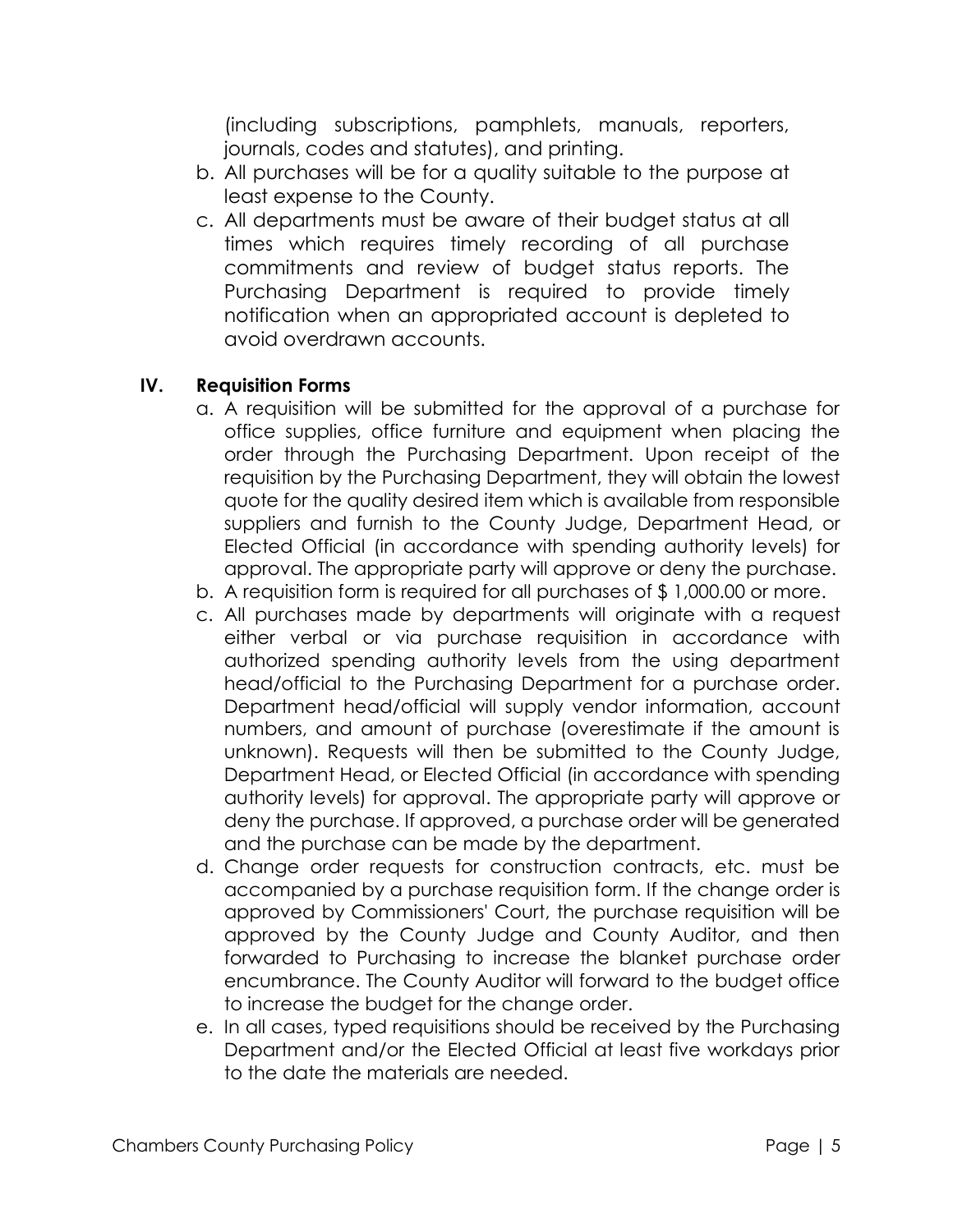- f. If possible, each department head/official should anticipate requirements months in advance and requisition early enough to receive items prior to need.
- g. The department head/official or duly authorized person within the office initiates, prepares, and signs the requisition.
- h. To be processed, a requisition must contain the following information:
	- i. Any one requisition may include more than one type of purchase;
	- ii. Include date requisition is completed and submitted to the Elected Official;
	- iii. Include number of each item requested;
	- iv. Include the Vendor name and number;
	- v. Include description, specifications or explanation of request;
	- vi. Add date materials are needed, if applicable. Allow at least 3- 4 weeks for delivery from date shown on requisition;
	- vii. Add department head/official and approve by signature;
	- viii. County Auditor must approve by signature.
- i. If the Elected Official and County Auditor approves, a purchase order will be generated. If denied, the requisition will be returned to the department head/official.

#### **V. Purchase Order**

- a. A purchase order is the seller's authorization to invoice and ship the equipment, materials, services, or supplies; and should specify terms and conditions when necessary to limit the seller's authorization to invoice for an amount different from previously agreed upon. This is important for large purchases, equipment, and vehicle repairs.
- b. A purchase order will be generated only after the Elected Official and County Auditor approves the purchase for purchase orders in excess of \$1,000.00.
- c. Departmental accounts are encumbered at the time a purchase order is generated.
- d. The using department head/official will not enter into negotiations with any vendor for the purchase of equipment, materials, services, or supplies unless authorized by this policy.
- e. When the invoice and receiving copy have been received, the bill will be processed for payment.
- f. The department head/official will send the original purchase order along with the original invoice to the County Auditor.
- g. The County Auditor will approve the invoice and submit to accounts payable.
- h. Purchase orders should be approved prior to committing to a purchase and a purchase order number should be provided to the vendor to be included on the vendor's invoice.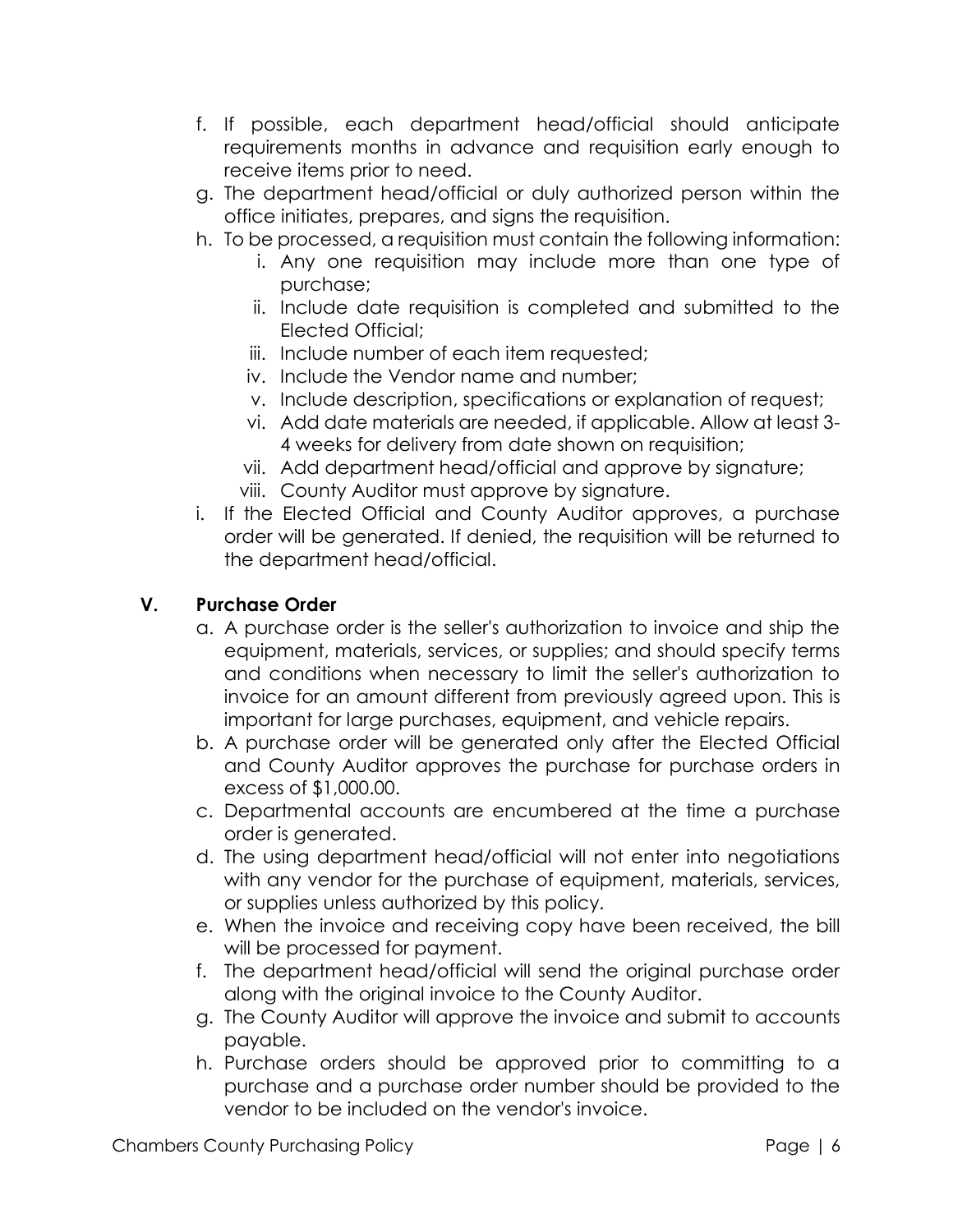# **VI. Purchases Between \$0.01 and \$999**

- a. Confirmation purchase orders are authorized for purchases less than \$ 1,000.00 and must be signed by the Elected Official, Department Head, or duly authorized representative.
- b. Confirmation purchase orders that exceed an appropriated budget are to be accompanied by notification in writing from the Purchasing Department to the County Judge, County Auditor, and the department head/official and future purchases ceased until a budget transfer/amendment is approved and processed.
- c. After making the purchase, the department head/official will send: a signed request for payment, a signed original purchase order, an original invoice, a delivery ticket and any other supporting documents to the Auditor's office.
- d. The Auditor's office will then audit, sign, and process for payment.

# **VII. Purchases Between \$1,000 and \$4,999**

- a. The department head/official will fill out a requisition form, with at least two quotes when possible, that must be approved by the Elected Official and County Auditor.
- b. For department heads, this means the County Judge must approve the requisition along with the County Auditor.
- c. If funds are not available in the account, the requisition will be denied until a budget transfer/amendment is approved and processed.
- d. If approved, a purchase order will be created and the purchase can be made.
- e. After making the purchase, the department head/official will send: a signed request for payment, a signed original purchase order, an original invoice, a delivery ticket and any other supporting documents to the Auditor's office.
- f. The Auditor's office will then audit, sign, and process for payment.

# **VIII. Purchases between \$5,000 and \$49,000**

- a. The department head/official will fill out a requisition form, along with three quotes when possible, and it must be placed on the Commissioners' Court agenda for approval.
- b. Upon approval, the County Judge and County Auditor will sign the requisition form authorizing the Purchasing Department to issue a purchase order.
- c. If funds are not available in the account, the requisition will be denied until a budget transfer/amendment is approved and processed.
- d. After making the purchase, the department head/official will send: a signed request for payment, a signed purchase order, an original invoice, a delivery ticket and any other supporting documents to the Auditor's office.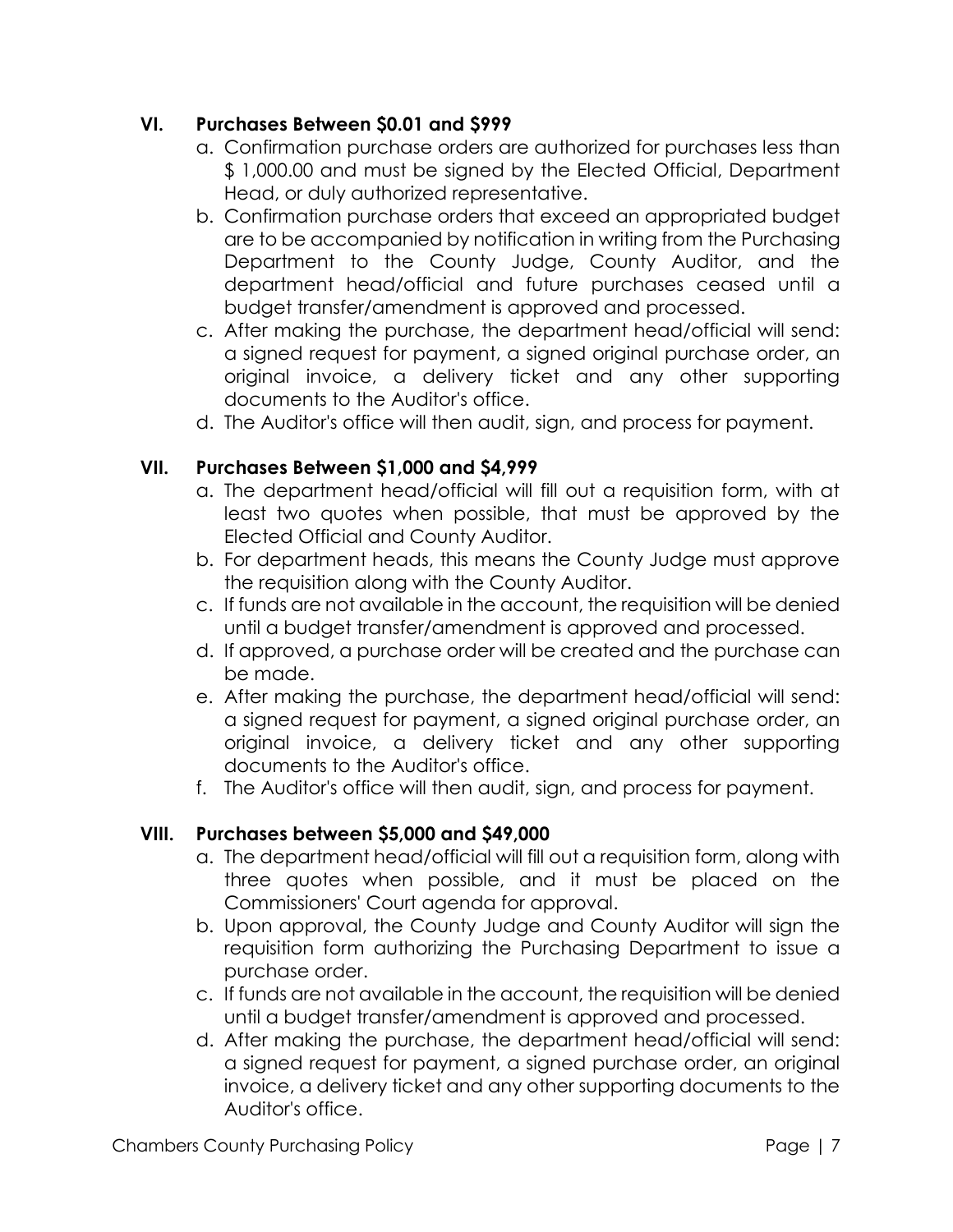- e. The Auditor's office will then audit, sign, and process for payment.
- f. For capital assets, Form 14-101 needs to be completed and attached to a request for payment.

#### **IX. Purchases over \$50,000 / Competitive Bidding (Statutory)**

- a. Purchases of one or more items under a contract that will require an expenditure exceeding \$50,000 will be made on the competitive proposal only. The request to advertise for bid/proposal is made directly to the Commissioners' Court by the department head/official. Request for bid shall be submitted to the County Judge for placement as an agenda item to be considered at the next session of Court.
- b. Upon the Commissioners' Court approval, the department head/official will draw specifications and submit to the County Judge. The County Judge will advertise for bids according to law. All competitive bids/proposals will be received by the County Judge and will be opened during Commissioners' Court and awarded to the lowest and best bidder.
- c. A contract for the purchase of any of the following items is exempt from the competitive bidding requirements if the Commissioners' Court by order grants the exemption:
	- i. An item that must be purchased in a case of public calamity if it is necessary to make the purchase promptly to relieve the necessity of the citizens or to preserve the property of the County;
	- ii. An item necessary to preserve or protect the public health or safety of the residents of the County;
	- iii. An item made necessary by unforeseen damage to public property;
	- iv. A personal or professional service;
	- v. Any work performed and paid for by the day, as the work progresses;
	- vi. Any land or right-of-way;
	- vii. An item that can be obtained from only one source, including; items for which competition is precluded because of the existence of patents, copyrights, secret process, or monopolies; films, manuscripts, or books; electric power, gas, water, and other utility service; captive replacement parts or components for equipment; or
	- viii. Lease renewals or equipment maintenance agreements which have previously gone through competitive bid process within the preceding year; providing however, that such extension or renewal period shall not exceed one year and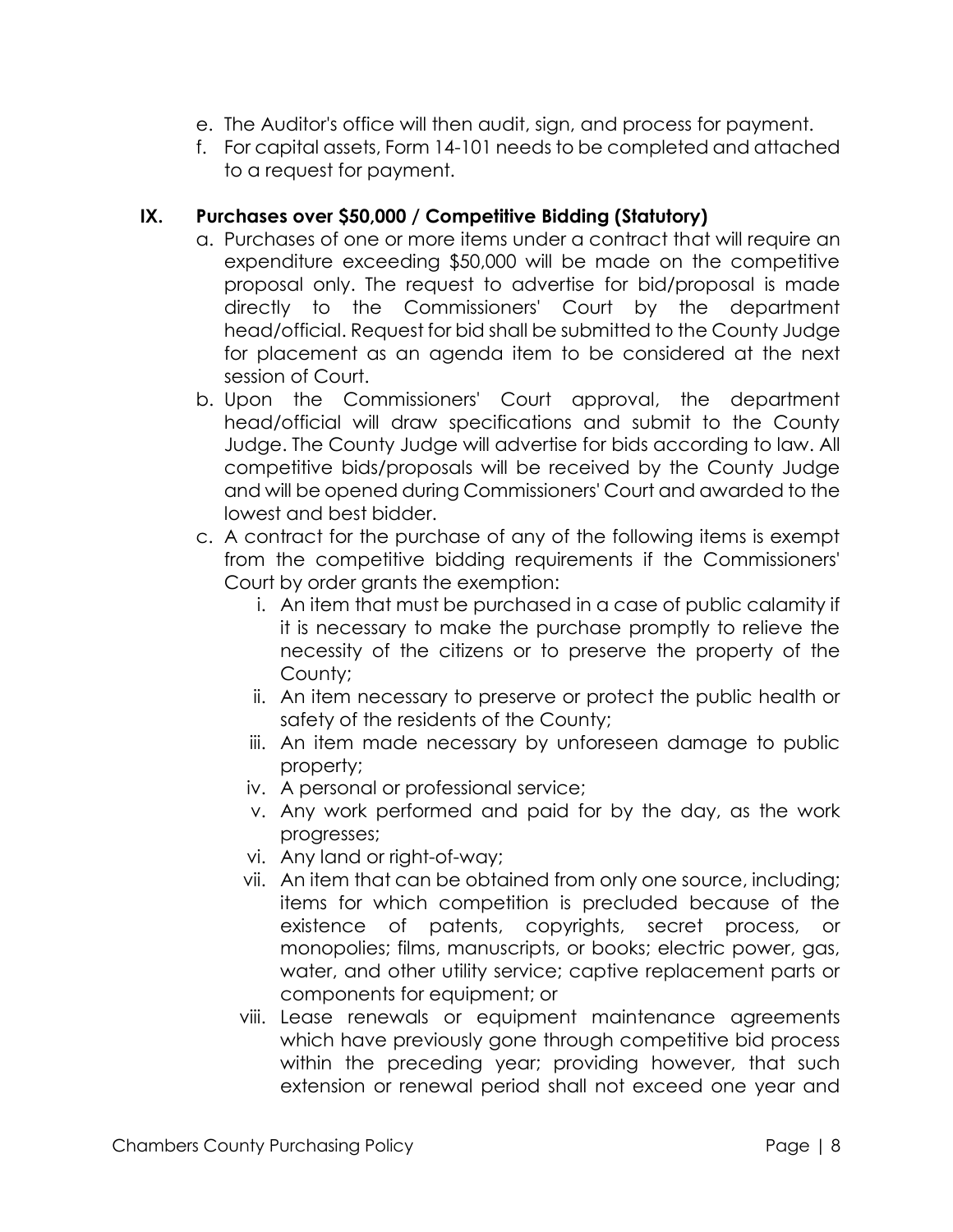that there shall be not be more than one extension or renewal of such agreement

- d. All purchase orders will be generated and sent to the requesting department. Vendor's copy of purchase of the purchase order will be mailed to them with notification of award.
- e. See Bidding Procedures for Purchases Over \$50,000.00
- f. For capital assets, Form 14-101 needs to be completed and attached to a request for payment.

#### **X. Blanket Purchase Orders**

- a. Blanket purchase orders are authorized for larger purchases such as construction contracts, monthly service items, etc. where a commitment is made and invoices may occur monthly.
- b. The blanket purchase order is issued for the full amount and monthly invoices are applied to the balance of the purchase order and the encumbrance is updated to reflect the remaining commitment balance.
- c. Change orders for construction projects must follow the purchase requisition approval process. Invoices from construction contractors must include a fully complete and authorized American Institute of Architects document G-702 Application and Certificate for Payment. Final invoices must also include AIA document G-706 and G-706A (Contactor's Affidavit and Release of Liens and Affidavit of Payment of Debts and Claims.) More information is available in the Chambers County Construction Purchasing Manual.

# **XI. Open Purchase Orders**

- a. Open purchase orders are authorized for small, routine maintenance type purchases such as hardware stores, etc. and are closed monthly for payment processing.
- b. Open purchase orders that exceed an appropriated budget are to be accompanied by notification in writing from the Purchasing Department to the County Judge, County Auditor, and the Elected Official/Department Head and future purchases ceased until a budget transfer/amendments is approved and processed.
- c. Spending authority levels apply to any single purchase.

# **XII. Expedited Purchases (\$1,000 or More)**

a. Expedited purchases are not emergency purchases. They are for items needed quickly to prevent costly delays, and therefore warrant the additional cost and effort caused by the interruption of the normal work routine. However, they are not to be used unless absolutely required.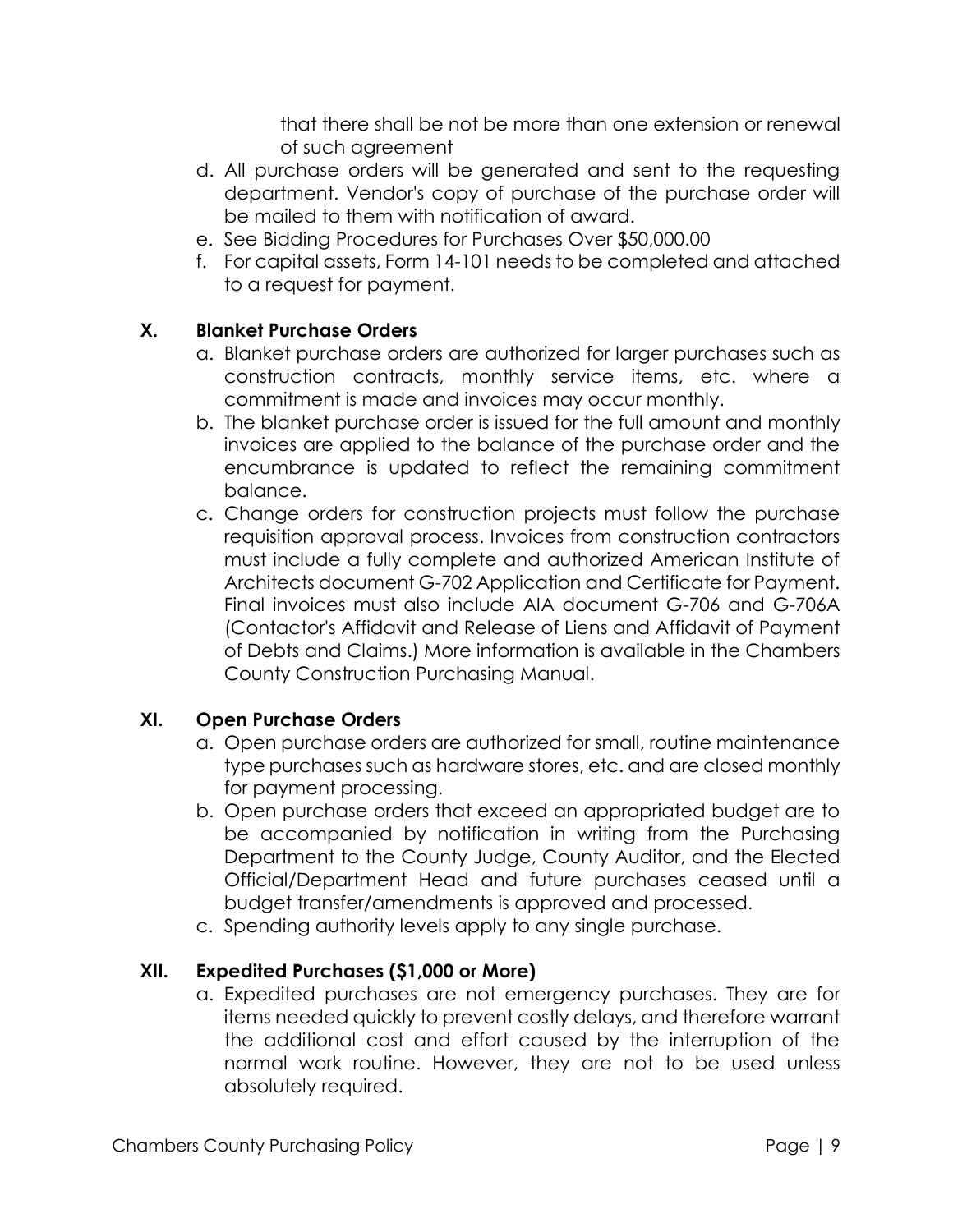- b. All expedited purchases must be approved by the department head/official prior to purchases; in accordance with the spending authority level.
- c. The using department will initiate an expedited purchase by contacting the County Judge, notifying him/her of the purchase, approximate cost and requesting authorization for a purchase order;
- d. This purchase order is then given to the vendor supplying the item. The department will secure a sales ticket/invoice for the item from the vendor, complete a requisition form with the ticket/invoice attached and the notation "THIS IS AN EXPEDITED PURCHASE" will be written in the upper part of the requisition;
- e. The requisition and invoice are then submitted to the County Judge no later than the next workday after receiving the invoice or sales ticket;
- f. A confirming purchase order, bearing the same number as the one originally issued, will be sent to the vendor by Purchasing. All copies of the purchase order will be stamped "CONFIRMED".
- g. Failure to comply with the requirements of this section will result in the invoice being denied approval for payment.

# **XIII. Emergency Purchases (\$1,000 or More)**

- a. An emergency purchase is for the purchase of supplies, materials, services, etc. which are so badly needed that the department will suffer financially or operational damage if supplies are not secured immediately or to keep building and machinery in operating condition when their idleness would result in expense to the County. An emergency purchase may also be made for extreme emergency cases involving the public health and welfare.
- b. Emergency purchases should be curtailed as much as possible by anticipating needs far enough in advance that regular purchasing procedures may be followed.
- c. Emergency purchases are authorized in accordance with the following conditions:
	- i. All emergency purchases must be approved by the department head/official prior to purchases; in accordance with the spending authority level.
	- ii. During regular working hours (8:00am-5:00pm, Monday through Friday excluding holidays), the using department will initiate an emergency purchase by contacting the County Judge, notifying him/her of the emergency, approximate cost and requesting authorization for a purchase order;
	- iii. This purchase order is then given to the vendor supplying the item. The department will secure a sales ticket/invoice for the item from the vendor, complete a requisition form with the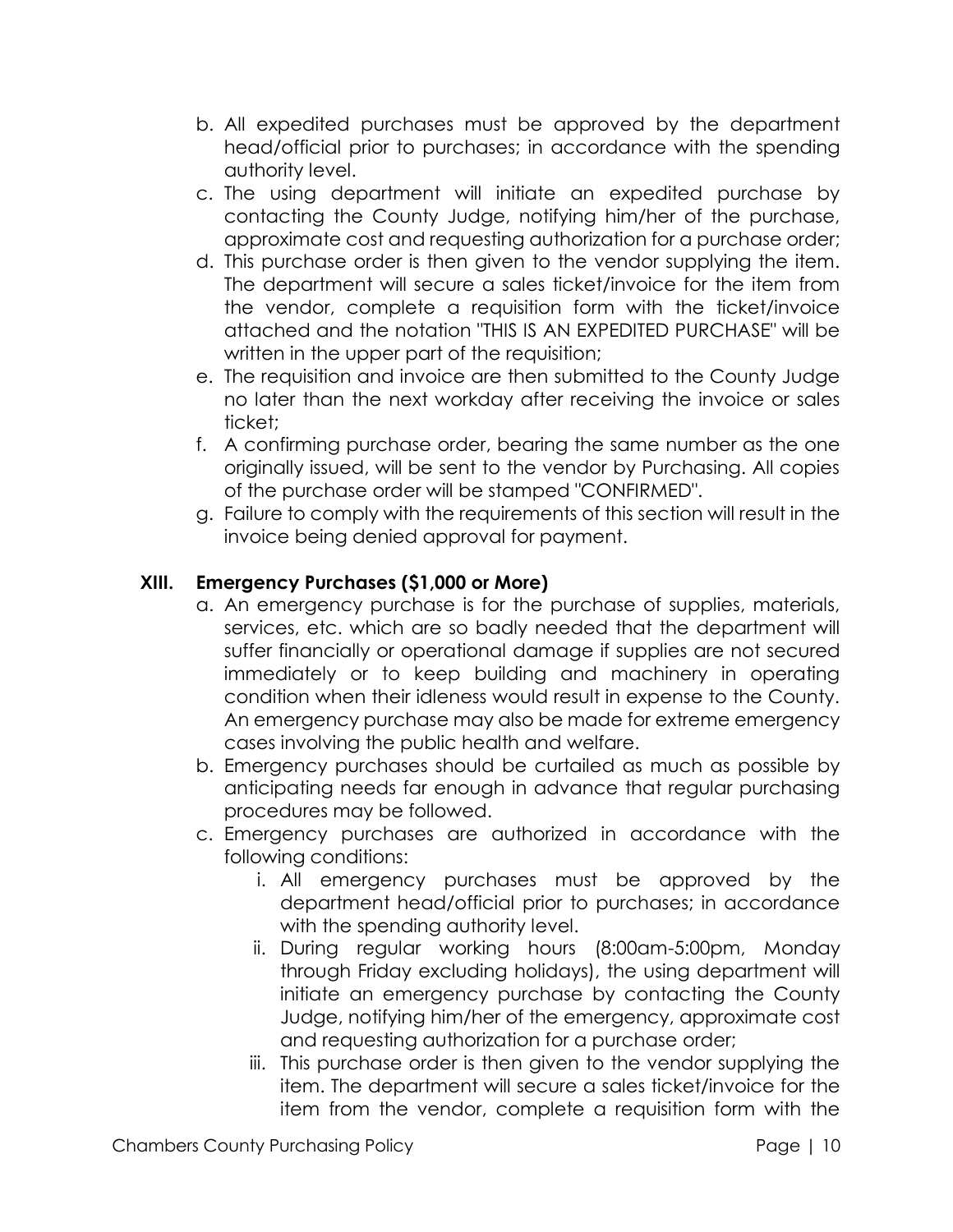ticket/invoice attached and the notation "THIS IS AN EMERGENCY PURCHASE" will be written in the upper part of the requisition;

- iv. The requisition and invoice are then submitted to the County Judge no later than the next workday after receiving the invoice or sales ticket;
- v. A confirming purchase order, bearing the same number as the one originally issued, will be sent to the vendor by Purchasing. All copies of the purchase order will be stamped "CONFIRMED"
- vi. When an emergency arises during a time when the County Judge's office is closed (weekdays after 5:00pm, weekends and holidays), the using department will follow the same procedure above except that the purchase order number cannot be obtained from the County Judge, cannot be given the vendor at the time of purchase and cannot be approved by the County Judge prior to purchase;
- vii. As soon as the ticket/invoice is received by the using department, it should be attached to a completed requisition form with a purchase order and sent to the County Judge the next working day.
- viii. The requisition should be marked in the upper part as follows: "THIS WAS AN EMERGENECY PURCHASE WITHOUT A PURCHASE ORDER NUMBER"
- ix. Failure to comply with the requirements of this section will result in the invoice being denied approval for payment.

# **XIV. Consequences**

- a. Any commitment for commodities or services made in the name of Chambers County by any department head/official not authorized by this policy shall be void.
- b. V.T.C.A., Local Government Code Chapter 262 Subchapter C, elided as the County Purchasing Act states: "A county officer or employee commits an offense if the officer or employee knowingly or intentionally makes or authorizes separate, sequential, or component purchases to avoid the competitive bidding requirements of Section262.023.
- c. An offense under Section 262.023 is a Class B Misdemeanor, a final conviction under this subsection result in the immediate removal of the county officer or employee from the office or position. A county officer or employee knowingly or intentionally violates Subchapter C of the County Purchasing Act. An offense under the subsection is a Class C Misdemeanor.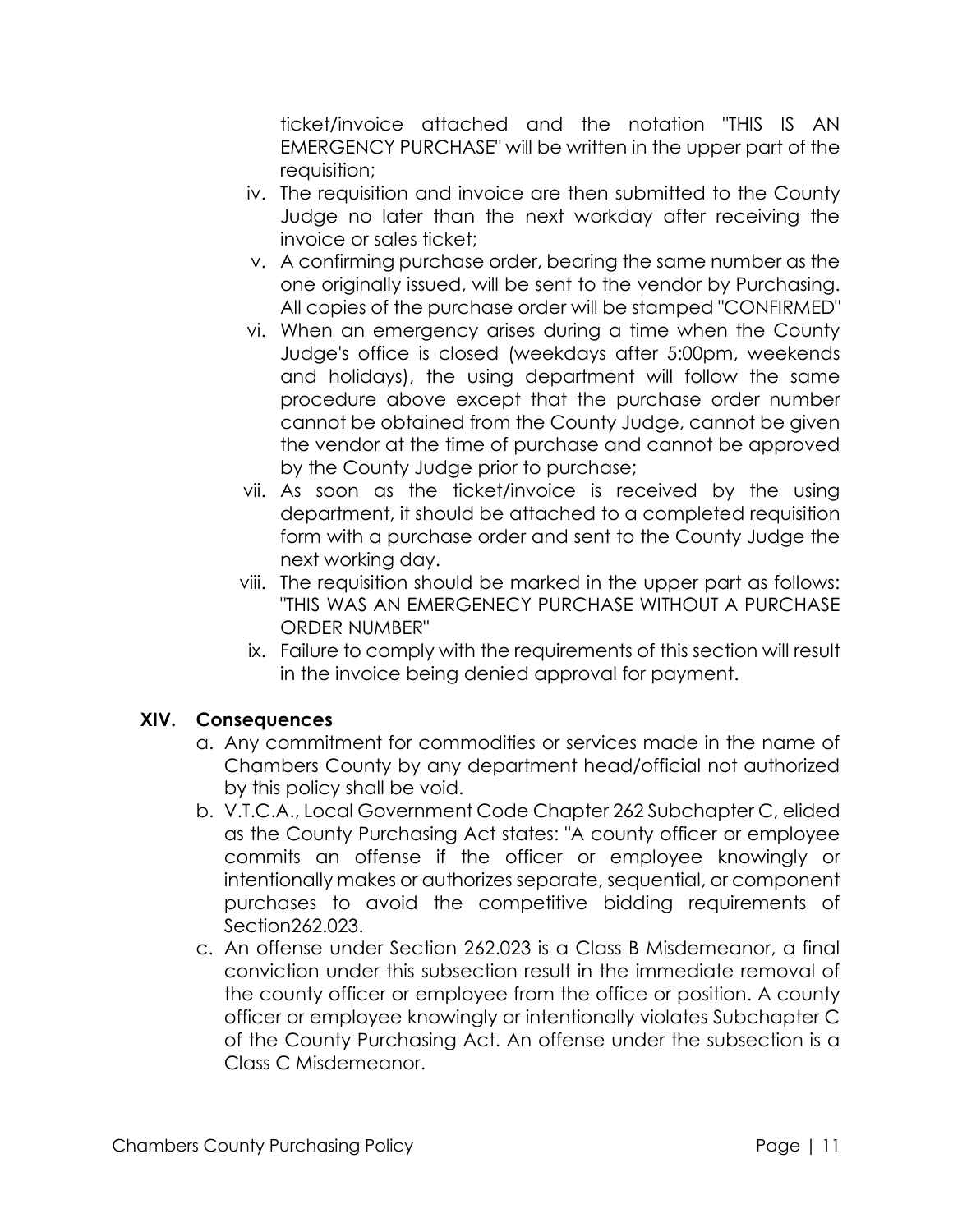#### **XV. Addendum #1: Purchasing and Procurement Procedures for Federal Funds**

- a. Chambers County is responsible for administering and implementing the Community Development Block Grant Program.
- b. Requesting funds for the Community Development Block Grant Program should coordinate all competitive bids and contracts through the Chambers County Economic Development Department. The County Judge is required to provide approval to initiate any activity and coordinate with the County Auditor for purchases made with Community Development Block Grant funds.
- c. For Community Development Block Grant Program projects, the Department of Economic Development will advertise the letting of a contract including the general conditions, time, and place of opening sealed bids.
- d. Chambers County has established procurement policies which are in compliance with federal procurement standards outlined in 2CFR 200.317 through 200.326 as well as Chambers County and Texas Local Government Code guidelines. These policies shall apply to any federally-funded procurement. The complete Procurement Policy Applicable to All Procurements Made with Federal Funds are attached as Appendix A.

#### **XVI. Addendum #2: Purchasing and Procurement Procedures for Federal Department of Homeland Security (DHS) and Federal Emergency Management Agency (FEMA) Grants, including Disaster Response and Recovery Grants**

- a. Chambers County is responsible for administering and managing any such grant and complying with the grant guidance as published by the Grantor.
- b. Chambers County Judge's Office of Disaster Recovery shall serve as coordination and approval for all non-law enforcement DHS and/or FEMA Grants.
- c. All DHS and FEMA Pre-disaster Grant applications shall be submitted to and approved by Commissioner's Court prior to submission.
- d. All procurement made under these federal grants, or with the expectation of receiving reimbursement funds from these grants, shall comply with Chambers County Purchasing Policy and the Texas Government Code(s) applicable to the purchase, i.e. Contracting, Professional Services, etc.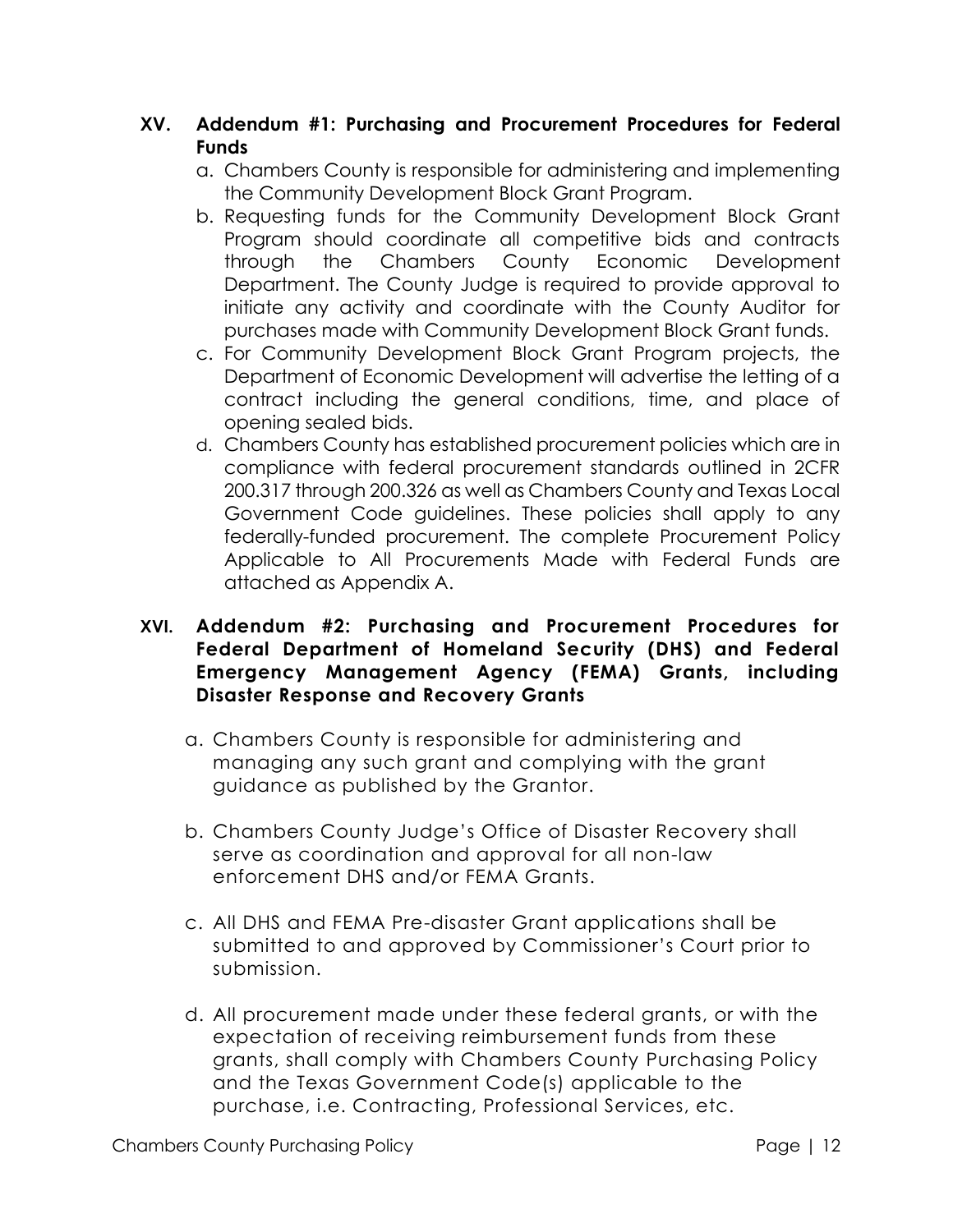e. All procurement made under these federal grants or with the expectation of receiving reimbursement funds from these grants, shall comply with 2 CFR200.317 – 326 and with 2CFR200 Appendix II, where applicable.

#### **XVII. Addendum #3: Declared Disaster Purchasing and Procurement Procedures.**

- a. Whenever the County Judge, Governor of the State of Texas, or President of the United States makes a Declaration of a State of Emergency or a Declaration of a Disaster, the County Judge, in his/her capacity as the Emergency Management Director and as authorized in Texas Government Code 418.1015, may suspend normal purchasing and procurement processes for the duration of any declared disaster, and modify or substitute alternative emergency procedures s/he determines are necessary to ensure effective operations of County emergency response and recovery.
- b. Unless otherwise ordered and modified by the County Judge, the following Disaster Purchasing and Procurement Policy shall be implemented for the duration of any declared state of emergency or disaster:
	- i. The County Finance Director or Budget Officer shall establish a Disaster Fund in the County Schedule of Accounts in the County Budget from which all approved disaster expenses, charges, purchases, rentals, leases and payroll shall be charged.
	- ii. The County Judge shall appoint a Logistics Officer to review and validate all disaster-related: purchases, equipment, services or materials rentals or leases, contracts and agreements, and any other purchase or expense, and to approve or reject their assignment to that Disaster Fund. Any expense not deemed valid for assignment to the Disaster Fund shall be charged to the requesting Department's current budget.
	- iii. County Employee Payroll expenses shall be processed through Human Resources, but only those personnel time and expenses determined to be Disaster-related may be charged to the Disaster Fund.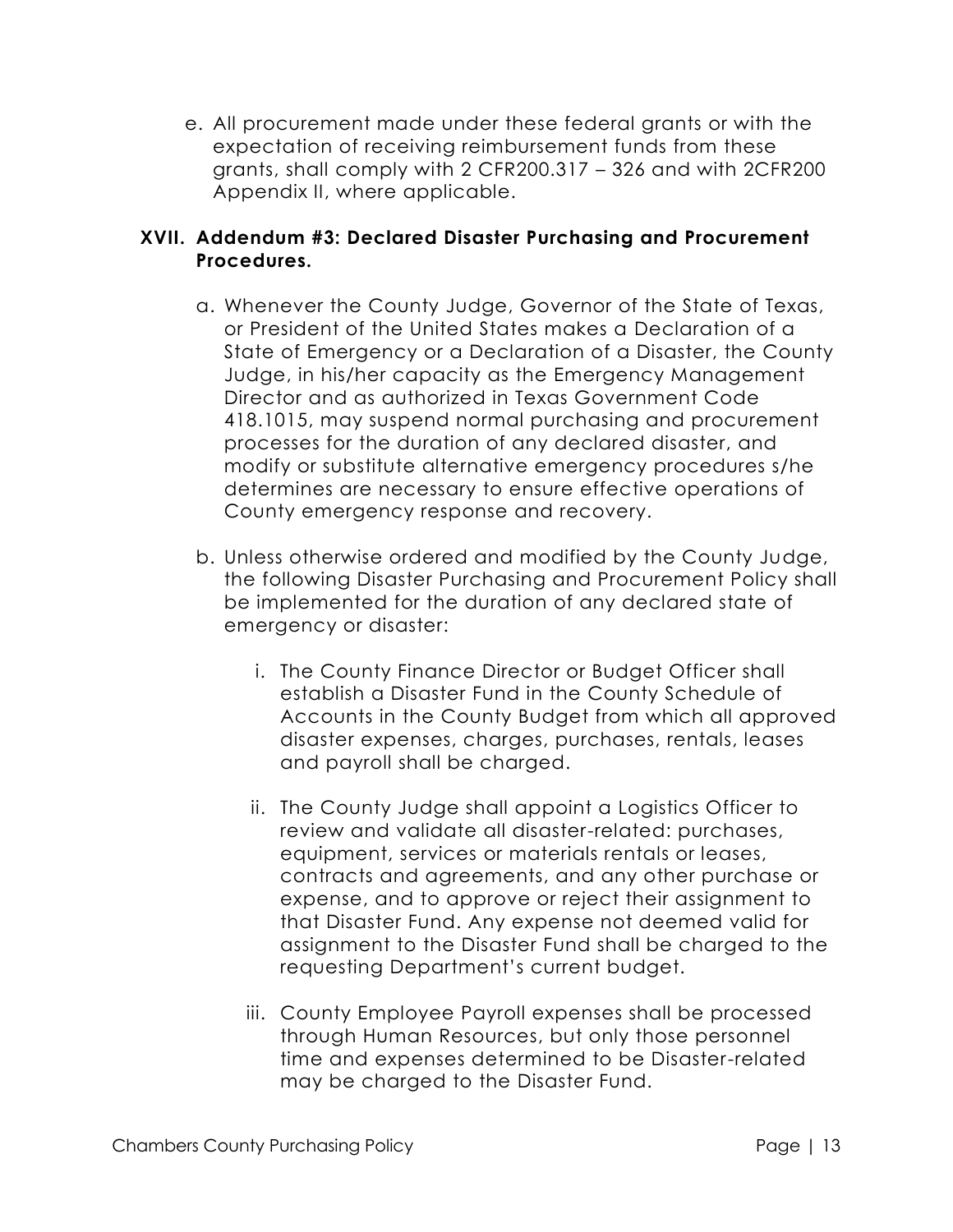- iv. The County Logistics Officer shall provide to all Department Directors, a Resource Request form, as approved by the Judge, to ensure proper documentation of each Disaster-related expense, and which shall at least provide for: requestor, specific items & quantities, explanation/justification for disaster use, signature of Requestor, approval of Logistics Officer, approval of County Finance Officer or Judge, and any other such information as the Logistics Officer deems is necessary.
- v. The Judge may designate a maximum expense amount that can be approved by the Logistics Officer without requiring the Finance Officer or Judge to approve, at his/her discretion.
- vi. This Resource Request form shall be IN ADDITION to the normal Purchase Request process and shall be for the sole purpose of determining and documenting approval of Disaster-related expense charges to the Disaster Fund.
- vii. The County Finance Officer, Purchasing Agent, or Treasurer shall not assign any cost, charge or expense to the Disaster Fund without the approval of the Logistics Officer.
- viii. Nothing in this section shall empower the Logistics Officer to approve or deny any purchase or procurement: only to determine whether or not an expense has met the requirements to be a valid disaster expense, documented as such and which may only then be charged to the Disaster Fund in the County Budget.

#### **XVIII. References**

- a. Purchasing Act, Texas Local Government Code, § 262 Subchapter C.
- b. Texas Comptroller Model Purchasing Manual for Texas Cities and Counties 2010.
- c. *Purchasing Act, Texas Local Government Code, § 262 Subchapter C.*
- d. *Texas Government Code 418*
- e. *Texas Government Code 433*
- f. *Uniform Administrative Requirements, Cost Principles and Audit Requirement for Federal Awards – 2 CFR Part 200, 2018 and as may be amended*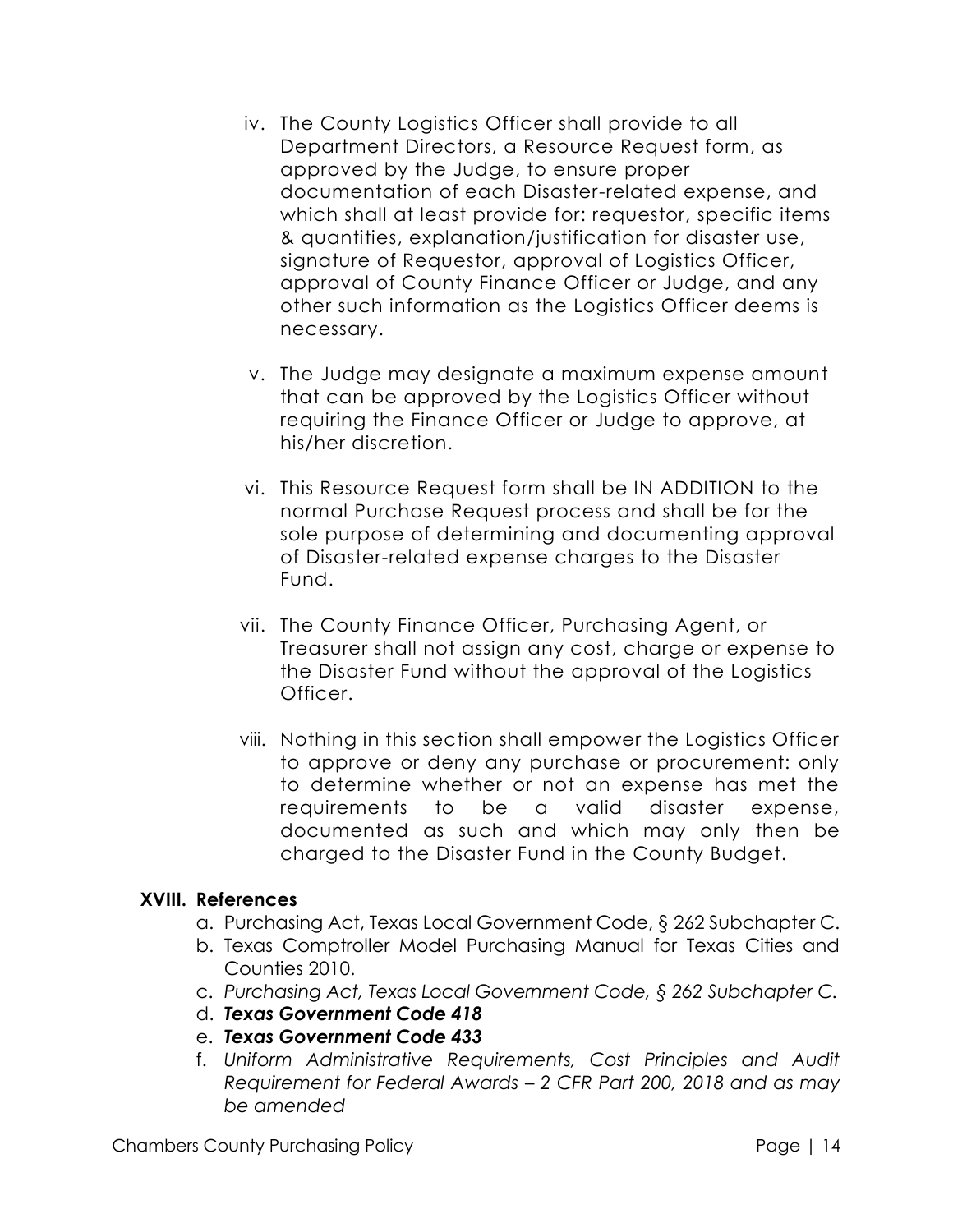g. *Texas Comptroller Model Purchasing Manual for Texas Cities and Counties 2010.*

#### **THIS POLICY WAS CONSIDERED AND AMENDED, AS ORDERED BY VOTE OF THE COMMISSIONERS COURT OF CHAMBERS COUNTY, TEXAS ON JUNE 22, 2021.**

\_\_\_\_\_\_\_\_\_\_\_\_\_\_\_\_\_\_\_\_\_\_\_\_\_\_\_\_\_\_\_\_\_\_\_\_\_\_\_\_\_\_\_\_\_\_\_\_\_\_ Jimmy Sylvia, Chambers County Judge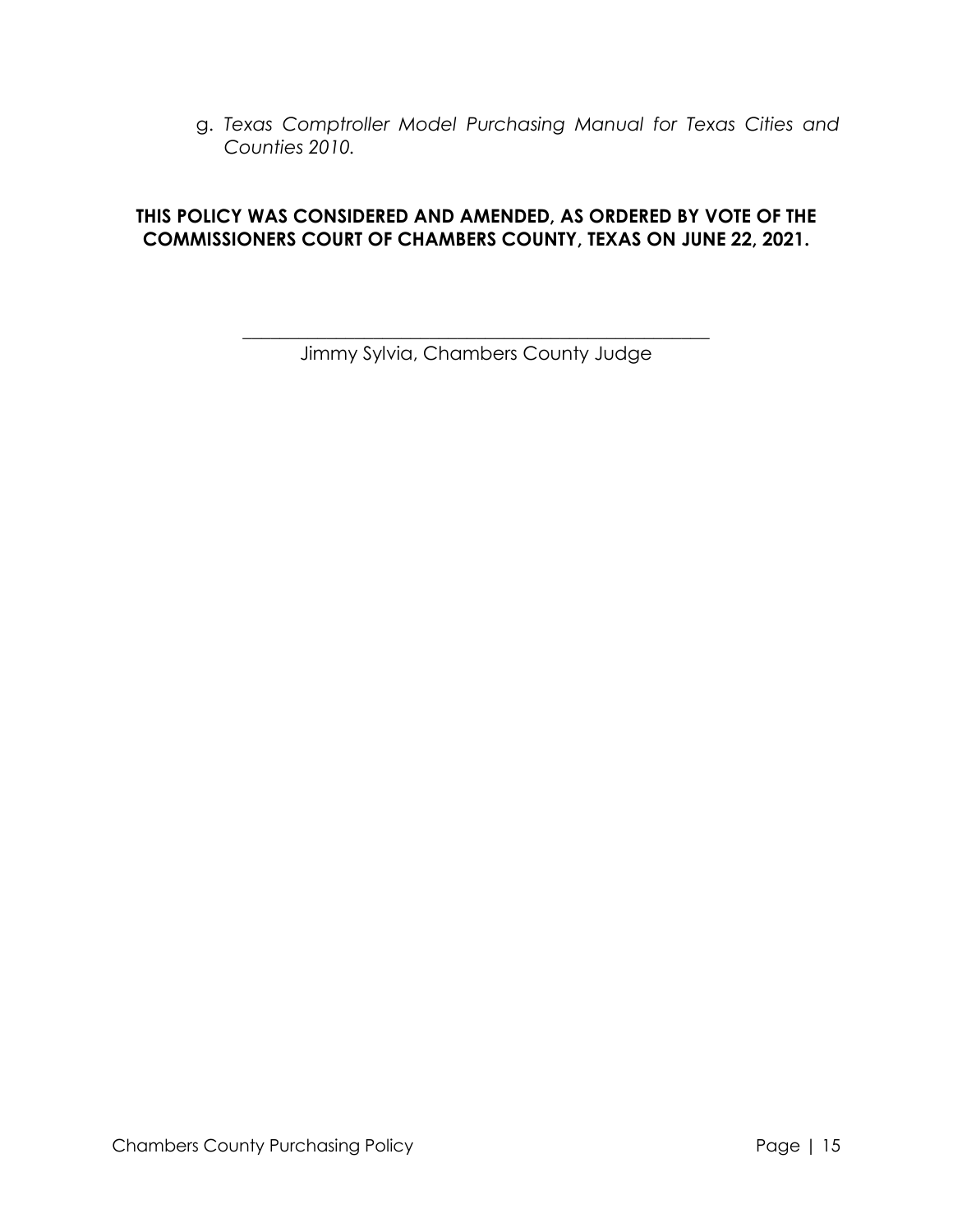# **CHAMBERS COUNTY PROCUREMENT POLICY APPLICABLE TO ALL PROCUREMENTS MADE WITH FEDERAL FUNDS**

Adopted September 22, 2020

#### **PREAMBLE**

All procurements made by the CHAMBERS COUNTY ("COUNTY") involving the expenditure of Federal funds must be conducted in accordance with the procedures set forth in this Policy. This Policy is in accord with all applicable Federal, State, and local government statutes and regulations, including the Uniform Administrative Requirements, Cost Principles, and Audit Requirements for Federal Awards, 2 C.F.R. §§ 200.317 to 200.326.

It is the policy of the COUNTY to conduct all procurements in the highest ethical manner, and in accordance with all applicable laws and regulations. To the extent required by law and regulation, and the maximum extent practical, the COUNTY will conduct all procurement transactions in a manner providing full and open competition, consistent with the standards set forth 2 C.F.R. § 200.319.

Subject to specified cost thresholds and documented delegation of authority, all procurements will be reviewed by the County Purchasing Agent/Department to ensure compliance with this Policy.

#### **I. SOLICITATIONS**

Procurements subject to this Policy will be made on the basis of a written solicitation, after careful consideration by County Staff (with, as applicable, the support of a selection committee) of the needs of COUNTY and available resources. The written procedures in this Policy are intended to ensure that all solicitations meet the following Federal requirements as well as contracting best practices.

#### **A. Clear Description**

The solicitation must incorporate a clear and accurate description of the technical requirements for the material, product, or service to be procured. This description should include a written statement of work. 2 C.F.R. § 200.319(c)(1).

#### **B. Nonrestrictive Specification**

The description of the technical requirements must not contain features that unduly restrict competition. 2C.F.R. § 200.319(c)(1).

**C. Qualitative Requirements**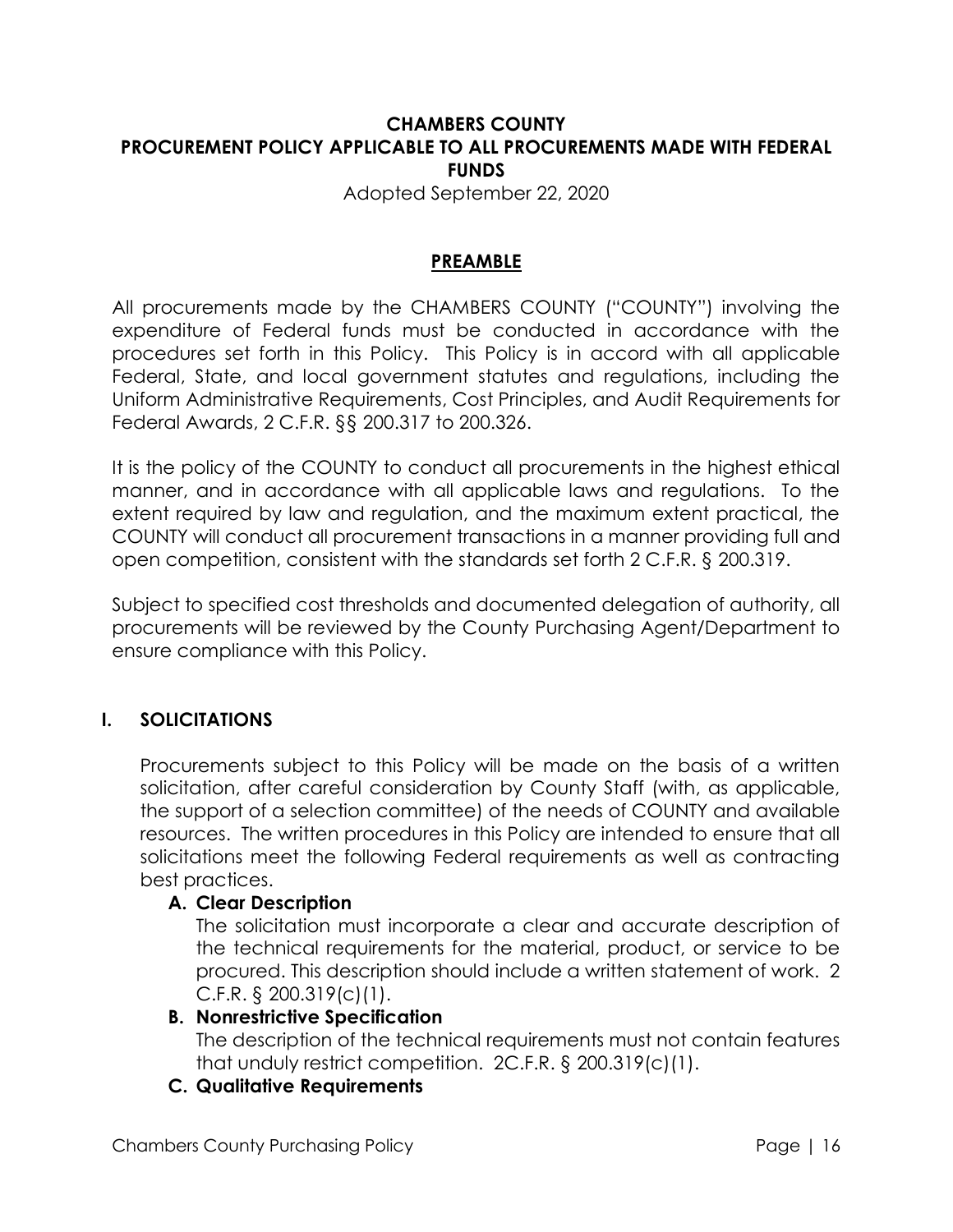The description of the technical requirements may include a statement of the qualitative nature of the material, product, or service to be procured and, when necessary, must set forth those minimum essential characteristics and standards to which it must conform if it is to satisfy its intended use. 2 C.F.R. § 200.319(c)(1). Product specifications should be limited to essential specifications only.

#### a. **Brand Name or Equal**

When it is impractical or uneconomical to write a clear and accurate description of the technical requirements of the property or services to be acquired, "brand name or equal" descriptions may be used to define the performance or other salient requirements of procurement. The specific features of the named brand which must be met by offerors must be clearly stated. The need for a "brand name or equal" specification should be documented.

# b. **Preference for Performance Specifications**

Product or service specifications based on performance, rather than designed specifications, are preferred. A performance specification describes an end result, an objective, or standard to be achieved, and leaves the determination of how to reach the result to the contractor. Performance specifications describe *what* the product should be able to do or the services to accomplish, without imposing unnecessarily detailed requirements on *how* to accomplish the tasks.

# **D. Requirements**

The solicitation must identify all requirements which the offerors must fulfill and all other factors to be used in evaluating bids or proposals. 2 C.F.R. §200.319(c)(2). All solicitations for competitive proposals must notify offerors that the COUNTY reserves the right to award to other than the lowest-priced offeror. Generally, the COUNTY will make a best value determination, balancing cost against technical merits, in awarding competitive contracts.

# **E. Type of Federal Funding**

The solicitation must acknowledge the source of the Federal funding for the contract, in compliance with the terms of its financial assistance award.

a. The solicitation should inform prospective contractors that they will need to comply with all applicable Federal Laws, regulations, Executive Orders and requirements affecting the procurement. As appropriate, specific flow-down requirements may be included in the solicitation itself, in any resulting contract, or incorporated by reference.

# **F. Contract Type**

The solicitation should state the type of contract that will be awarded.

# a. **Fixed Price**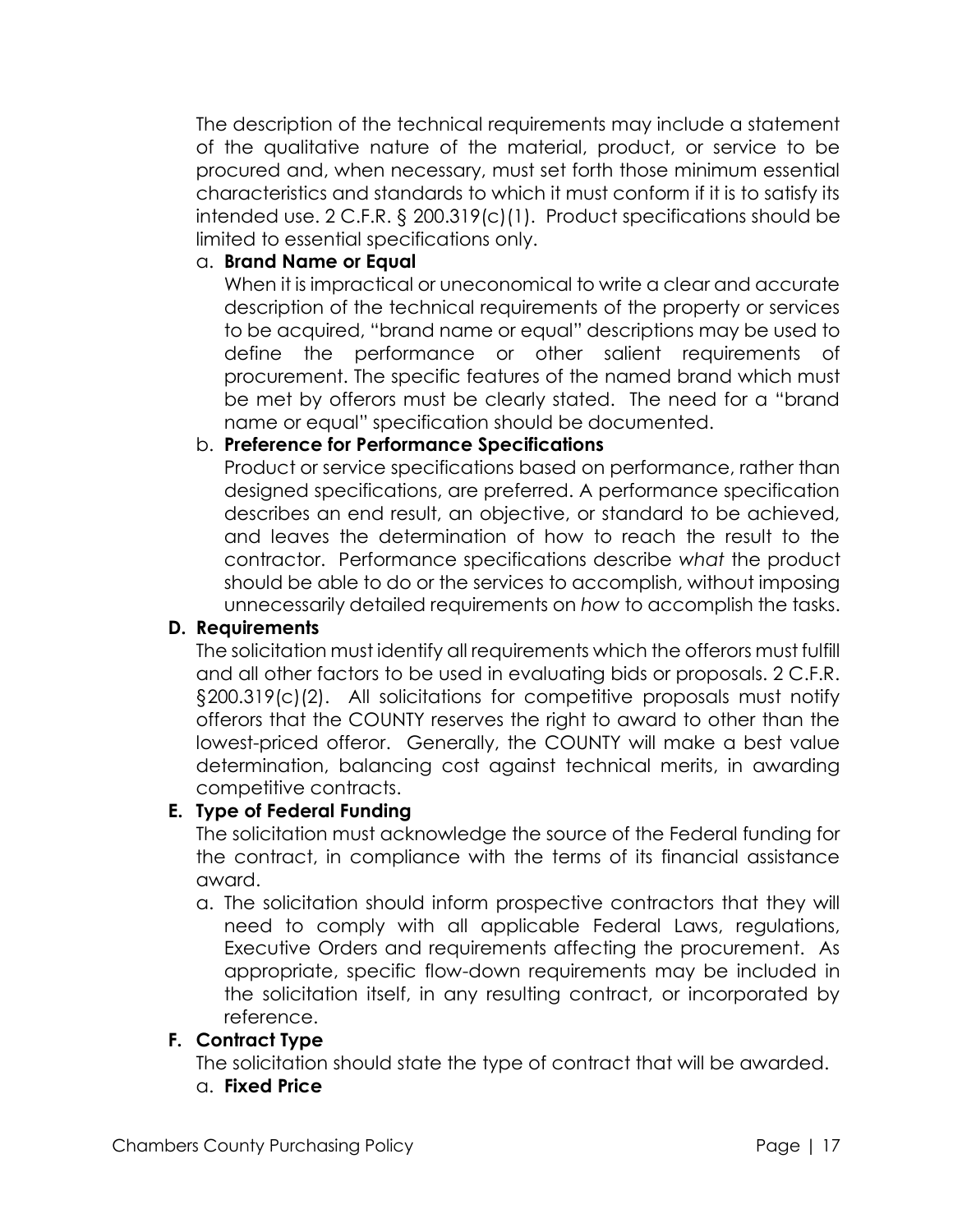A fixed price contract provides for a firm price that remains irrespective of the contractor's actual cost of performing the scope of work under the contract. The risk of performing the work, at the fixed price, is borne by the contractor. Fixed price contracts may include an economic price adjustment, incentives, or both.

#### b. **Cost Reimbursement**

Cost-reimbursement type contracts provide for payment of certain incurred costs to the extent provided in the contract. They normally provide for the reimbursement of the contractor for its reasonable, allocable, actual, and allowable costs, with an agreed-upon fee. There is a limit to the costs that a contractor may incur at the time of contract award, and the contractor may not exceed those costs without the COUNTY's prior approval. Cost allowability is determined by Federal regulations. There are many varieties of costreimbursement contracts, such as cost-plus- fixed-fee, cost-plusincentive-fee, and cost-plus-award-fee. Because the COUNTY incurs more risk in a cost reimbursement contract, these types of contracts should only be entered into after a careful analysis of the benefits compared to other contract types.

#### c. **Time and Materials Contracts**

A time and materials type contract is a contract whose cost to the COUNTY is the sum of the actual cost of materials and direct labor hours charged at fixed hourly rates that reflect wages, general and administrative expenses, and profit. 2C.F.R. § 200.318(j)(1)(i) and (ii). This type of contract is used if no other contract is suitable and if the contract includes a ceiling price that the contractor exceeds at its own risk.

# d. **Cost Plus Percentage of Cost**

The use of cost plus percentage of cost and cost plus a percentage of construction cost methods of contracting are prohibited.

# **G. Prohibitions**

Certain provision that unduly restrict competition are prohibited. 2 C.F.R. § 200.319(a). The following are some examples of these prohibited provisions. Note that the provisions described below are not prohibited when they are improper or excessive. For example, some qualifications and experience may be required for a particular type of contract; only "excessive" or "unnecessary" requirements are not allowed:

# a. **Excessive Qualifications**

Placing unreasonable requirements on firms in order for them to qualify to do business.  $2$  C.F.R.  $\S$  200.319(a)(1).

# b. **Unnecessary Experience**

Requiring unnecessary experience. 2 C.F.R. § 200.319(a)(2).

# c. **Unnecessary Bonding**

Requiring excessive bonding. 2 C.F.R. § 200.319(a)(2).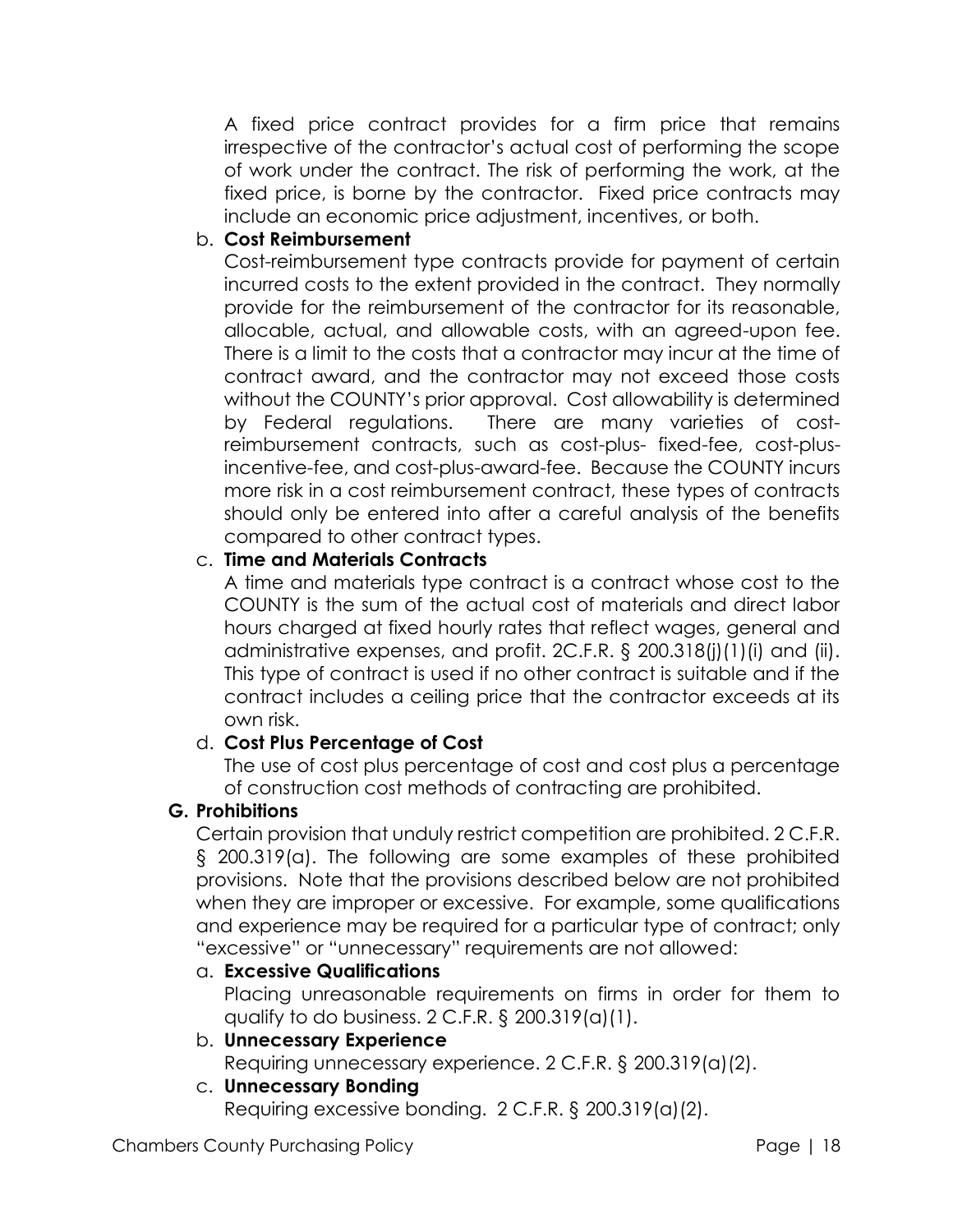#### d. **Improper Qualification**

Using improper prequalification procedures that conflict with 2 C.F.R. § 200.319(d).

#### e. **Retainer Contract**

Making a noncompetitive solicitation only to a person or firm on retainer contract where that award is not for property or services specified for delivery under the scope of work of the retainer contract. 2 C.F.R. § 200.319(a)(4).

# f. **In-State, Local, or Tribal Geographic Preferences**

Imposing prohibited in-state, local, or tribal geographic preferences that conflict with 2 C.F.R. 200.319(b).

#### g. **Organizational Conflicts of Interest** Allowing entities to submit bids or proposals in response to the solicitation where there would be a prohibited organizational conflict of interest. 2 C.F.R. §200.319(a)(5).

# **II. METHODS FOR PROCUREMENT**

Procurements shall be made using one of the following methods: (A) Micro-Purchases (B) Small Purchase procedures, (C) Competitive sealed bids, (D) Competitive negotiations, (E) Non-competitive negotiation. All procurements shall be made in accordance with these procedures.

#### **A. Micro-Purchases**

Purchases below **the Simplified Acquisition Threshold** may be awarded without soliciting competitive proposals if the COUNTY considers the price to be reasonable. Efforts will be made to get the lowest and best price, but written records of such efforts are not necessary. Procurements may not be disaggregated for the purpose of falling below the Micro-Purchase threshold.

#### **B. Small Purchases**

Purchases of supplies, equipment and services which cost below **\$50,000** require written supplier estimates but no formal is required. The COUNTY will solicit a verbal or written response from at least three (3) vendors and will document why the vendor was selected if it is not the lowest priced offeror. If no such responses are available, a statement explaining the procurement will be prepared and filed.

#### **C. Competitive Sealed Bids**

The use of sealed bids will be employed when detailed specifications for the goods or services to be procured can be prepared and the primary basis for award is cost. When the cost of a contract, lease or other agreement for materials, supplies, equipment or contractual services, other than those personal (procuring the services of an individual for staff augmentation services) or professional (provided by a degreed, licensed professional, principally engineering, accounting, and legal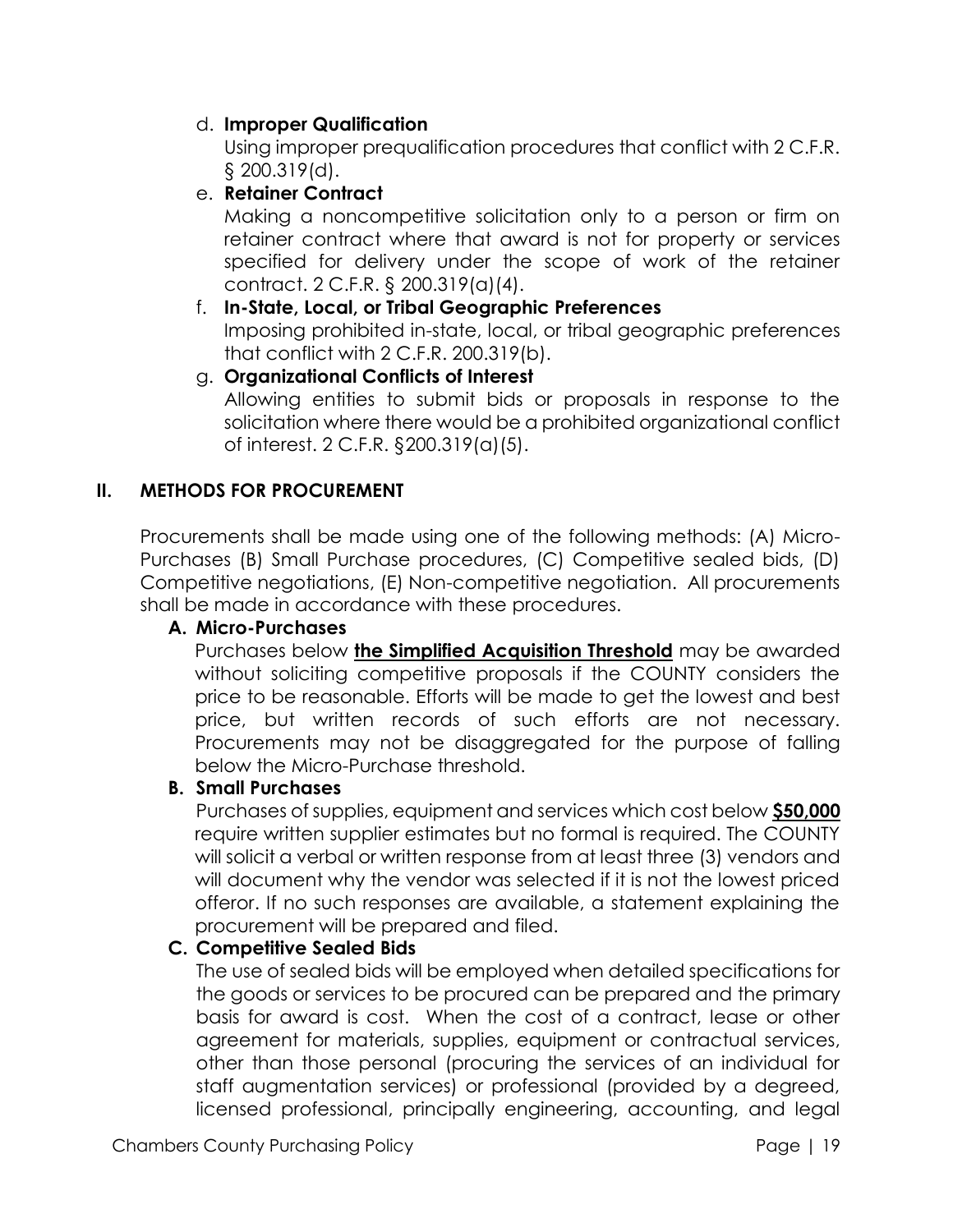services), exceeds **\$50,000**, an Invitation for Bids ("IFB") notice will generally be prepared. This notice will be published in the COUNTY newspaper of record and/or such other places as the COUNTY deems appropriate. This notice will appear at least fourteen (14) days before the due date for bid proposals. The COUNTY may also solicit sealed bids from responsible prospective suppliers by sending them a copy of such notice. To the extent possible, COUNTY Staff is encouraged to maintain an open Bidders List.

The IFB will include a complete, accurate and realistic specification and description of the goods or services to be procured, any required bid deposit, the amount of a payment bond and bond performance required (if applicable), the location where bid forms and specifications may be secured, the time and place for opening bids, and whether the bid award will be made on the basis of the lowest price or the lowest evaluated price. If the lowest evaluated price is used, the measurable criteria to be used must be stated in the IFB.

Sealed bids will be opened in public at the time and place stated in the IFB. The bids will be tabulated by the TABULATOR at the time of bid opening. The results of the tabulation and the bid procurements will be examined for accuracy and completeness by the EXAMINER who will make recommendations to the COUNTY. In addition, the COUNTY shall determine that all firms are responsive and responsible. The COUNTY will make the decision as to whom the contract shall be awarded. After the bid award is made by the COUNTY, a contract will be prepared for execution by the successful bidder. After the contract is signed, all bid deposits will be returned to all unsuccessful bidders.

The COUNTY may cancel an Invitation for Bid or reject all bids if it is determined that such is in the best interests of CHAMBERS COUNTY. Bidders will be notified in writing of such cancellation or rejection. The COUNTY may allow a vendor to withdraw a bid if requested at any time prior to the bid opening. Bids received after the time set for bid opening shall be returned to the vendor unopened. Bids which do not accept all terms and conditions of the IFB shall be deemed to be non-responsive and will be rejected. Any changes to the bidding terms and conditions shall be communicated to all bidders, and all bidders will have an equal chance to submit a bid responsive to those changed terms and conditions.

#### **D. Competitive Negotiations**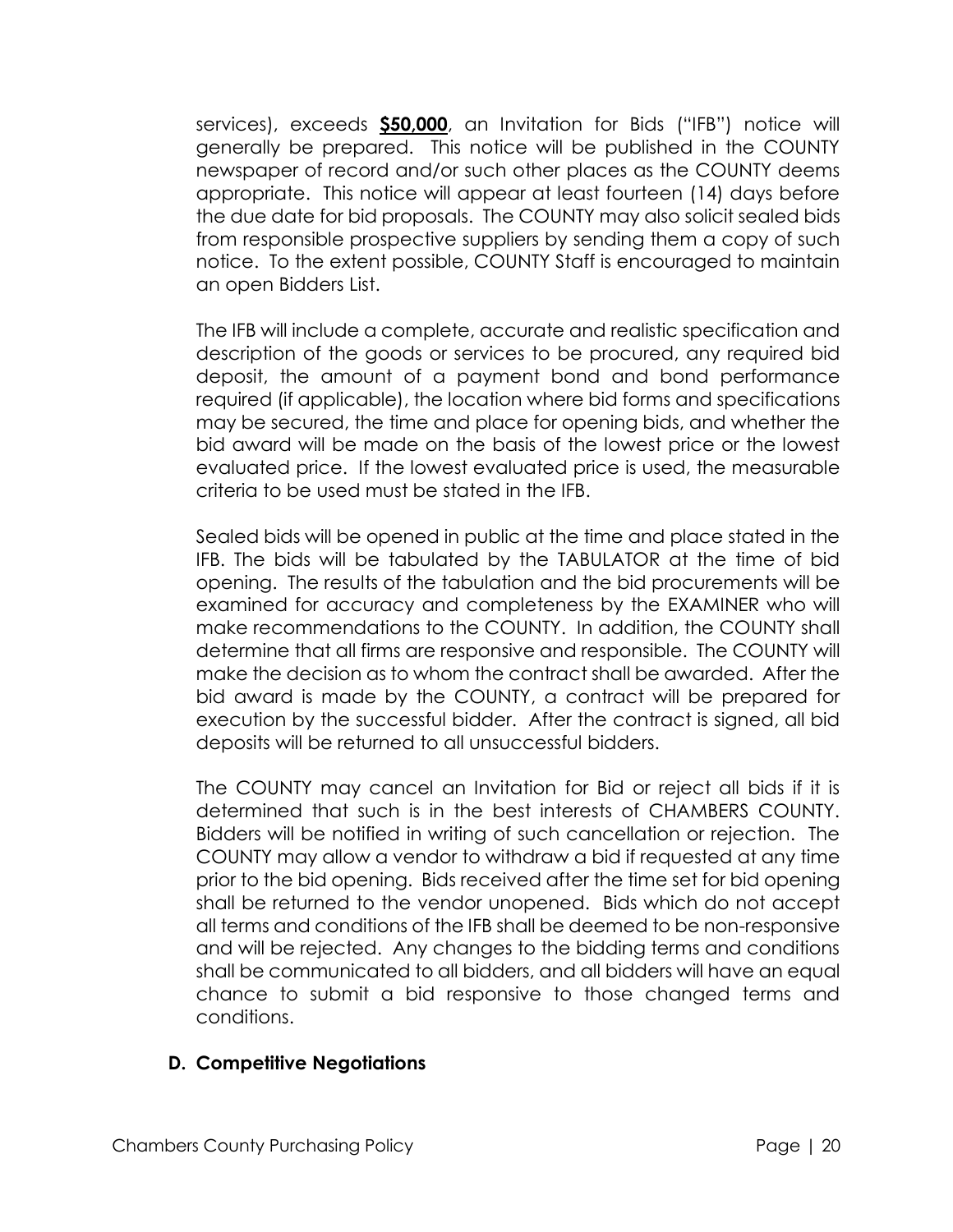CHAMBERS COUNTY will use competitive negotiations, regardless of contract amount, upon a written determination that either of the following conditions apply:

- a. Specifications cannot be made specific enough to permit the award of a bid on the basis of either the lowest bid or the lowest evaluated bid price (in other words, sealed bidding is not feasible); or
- b. The services to be procured are professional (provided by a degreed, licensed professional, principally engineering, accounting, and legal services) in nature.

Competitive negotiations will proceed as follows:

- 1. Proposals will be solicited through advertisement [in](file:///C:/Users/willi/AppData/Local/Microsoft/Windows/INetCache/Content.Outlook/6DZRA1V3/in) the COUNTY newspaper of record and/or such other places as the COUNTY deems appropriate; additionally, a Request for Proposal (RFP) may be prepared and mailed, emailed, or faxed to qualified vendors. The RFP will describe services needed and identify the factors to be considered in the evaluation of proposals and the relative weights assigned to each selection factor. The RFP will also state where further details regarding the RFP may be obtained. The RFP will call attention to the applicable regulations. Requests for proposals will always include cost as a selection factor.
- 2. Award must be made to the offeror whose proposal is determined in writing by the COUNTY to be the most advantageous to the COUNTY with price and other factors considered. This evaluation and award process contemplates a balancing of cost and technical merit in arriving at a determination as to which proposal provides the best value to the COUNTY. Evaluations must be based on the factors set forth in the Request for Proposal and a written evaluation of each response prepared. The selection committee may contact the firms regarding their proposals for the purpose of clarification and record in writing the nature of the clarification. If it is determined that no acceptable proposal has been submitted, all proposals may be rejected. New proposals may be solicited on the same or revised terms or the procurement may be abandoned.

For the procurement of certain professional services, an alternative to RFPs may be used. The COUNTY may publish a Request for Qualifications. RFQ's are handled in a similar method to RFP's with the exception that cost is not a factor in the initial evaluation. The selection committee will evaluate the responses and rank them by comparative qualifications. The highest scoring person or firm will be contacted and the COUNTY will negotiate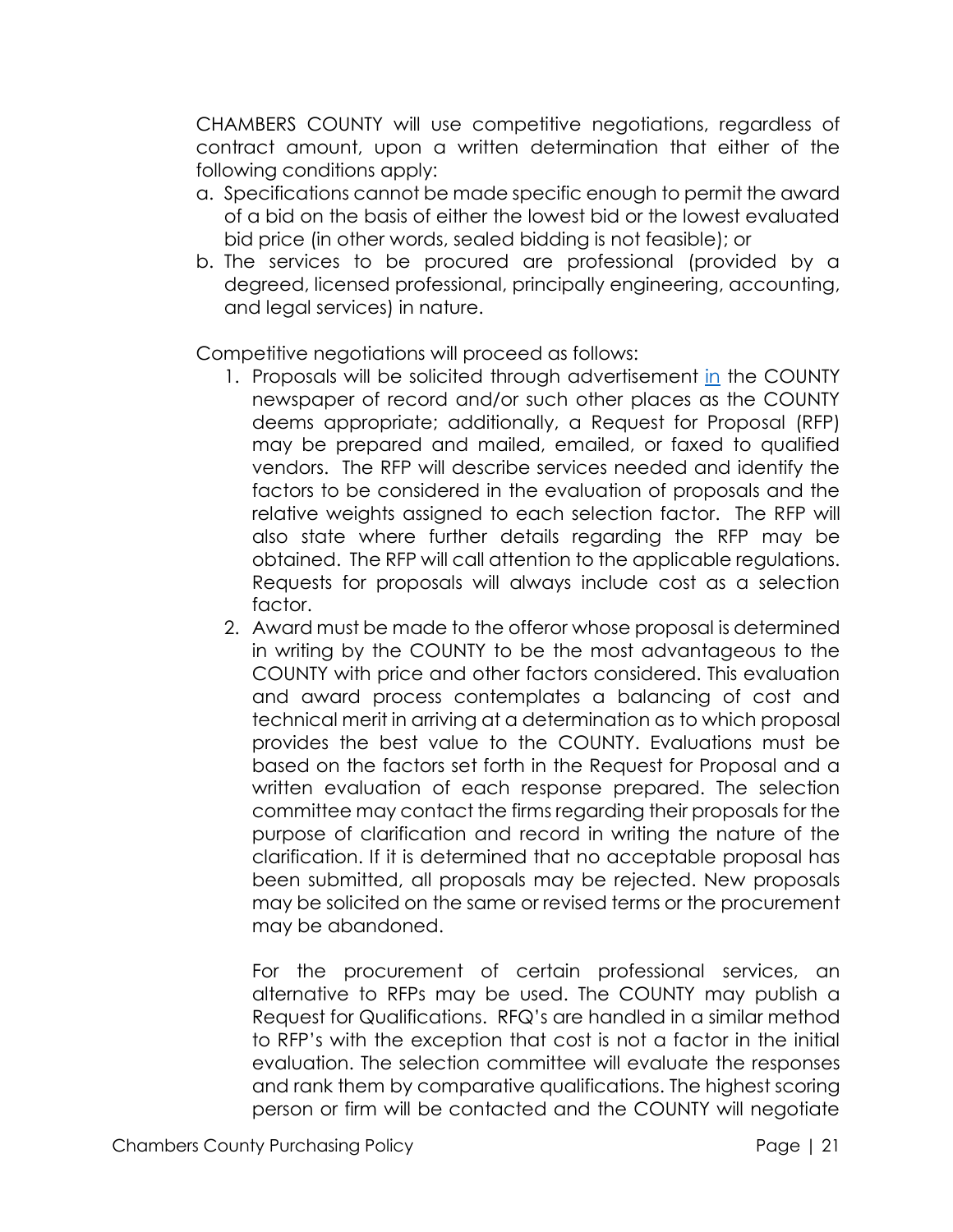cost. If the COUNTY is unable to negotiate a satisfactory cost arrangement, the second highest scoring person or firm will be invited to negotiate. The COUNTY will maintain a written record of all such negotiations.

#### **E. Noncompetitive Negotiations**

The COUNTY requires competitive bids for purchases of goods or services including consulting services) over **\$50,000**; however, some exceptions apply.

In some circumstances, when competition cannot be obtained or the situation necessitates the required number of competitive bids to be reduced, a Sole Source or Reduction Justification Form must be submitted. The following information is a guide for requesting the waiver or reduction of competitive bids on RFPs for goods or services greater than **\$50,000**. The COUNTY may purchase goods and services through non-competitive negotiations when it is determined in writing by the COUNTY that competitive negotiation or bidding is not feasible and that:

#### **1. SOLE SOURCE DEFINITION AND CRITERIA**

A single supplier that is exclusively capable of meeting the COUNTY's requirements within the time available, including emergency and other situations, which preclude conventional planning and processing. These situations include:

- a. **One-of-a-Kind/Specialized** the commodity or service has no competitive product or must meet specialized seaport, boat or marine requirements, or specialized professional or technical services, and is available from only one supplier.
- b. **Compatibility** the commodity or service must match an existing brand of equipment for compatibility and is available from only one vendor.
- c. **Replacement Part** the commodity is a replacement part for a specific brand of existing equipment and is available from only one supplier.
- d. **Delivery Date** only one supplier can meet necessary delivery requirements.
- e. **Emergency** URGENT NEED for the item or service does not permit soliciting competitive bids; including purchases needed to address major facility failures, damages due to disasters, or purchases necessary to address immediate safety and security issues.
- f. The Federal or State awarding agency has authorized the particular type of noncompetitive negotiation.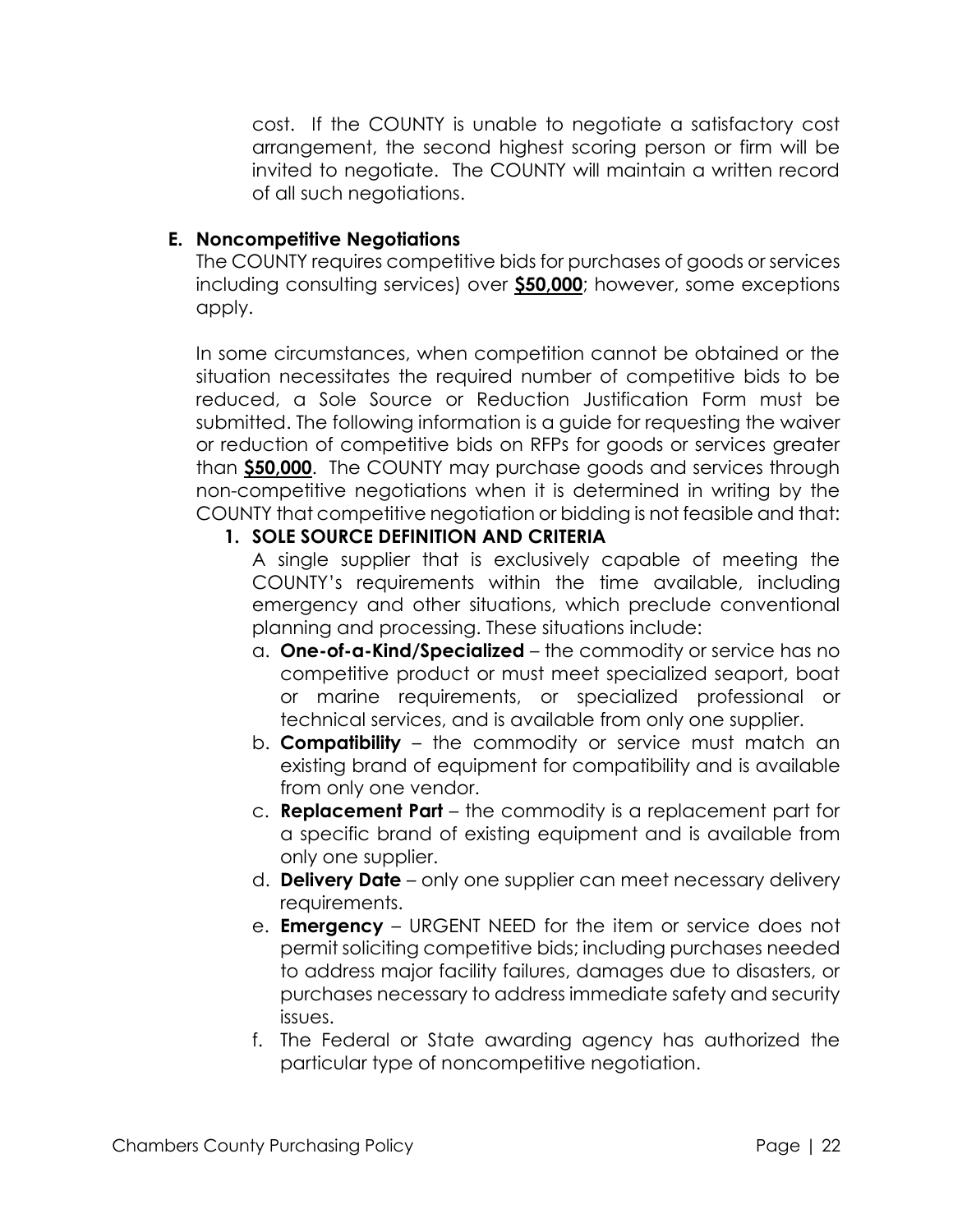Procurement by noncompetitive negotiation requires the strictest attention to the observation of impartiality toward all suppliers. The COUNTY must approve all procurements by non-competitive negotiation when only one supplier is involved or only one bid or response to an RFP/RFQ is received.

**F.** Bids will be accepted only from those contractors who have a proven record of ability to successfully complete the scope of work being bid. References will be requested along with the contractor's bid proposal. Any contractors submitting a bid must produce (along with his/her bid documents) written proof of liability insurance and worker's compensation coverage. Consideration will be given to such matters as contractor integrity, compliance with public policy, record of past performance and financial and technical resources in awarding contracts.

# **III. CONTRACTS**

Generally, all procurement in excess of the Simplified Acquisition Threshold will be memorialized and supported by a written contract. Where it is not feasible or is impractical to prepare a contract, a written finding to this effect will be prepared and some form of documentation regarding the transaction will also be prepared.

- **A.** All contracts will contain language which allows the COUNTY the opportunity to cancel any contract for cause. Said cause shall include (but not be limited to) demonstrated lack of ability to perform the work specified, unwillingness to complete the work in a timely fashion, cancellation of liability insurance or worker's compensation, failure to pay suppliers or workers, unsafe working conditions caused by the contractor, failure to comply with Davis-Bacon wage laws (where applicable), failure to keep accurate and timely records of the job, or failure to make those records available to the COUNTY (on request) or any other documented matter which could cause a hardship for the COUNTY if a claim should arise or the work not be completed on schedule at the specified cost.
- **B.** All contacts will contain a termination for convenience provision, which allows the COUNTY to cancel the contract without fault on the part of the contractor. In the event of a termination for convenience, the contractor will receive reimbursement and/or pro-rate payment for costs and work done until the point of termination, but not anticipated profits on the work that was cancelled. The termination provision will specify the procedures for the contractor to submit a claim for termination costs.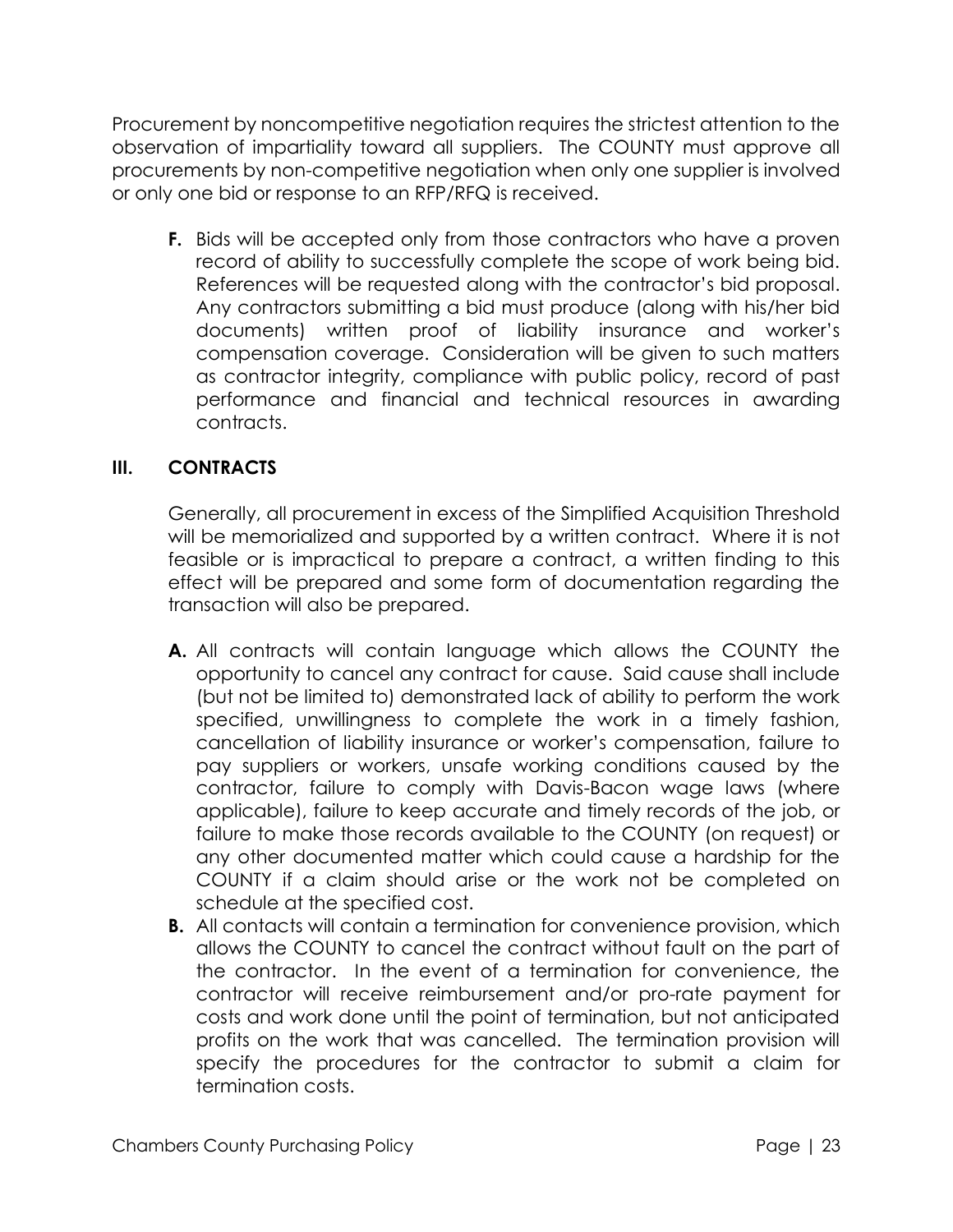**C.** Except as otherwise provided under 41 C.F.R. Part 60, all contracts that meet the definition of "Federally assisted construction contract" in 41 C.F.R. § 60-1.3 must contain the applicable contract clauses described in Appendix II to the Uniform Rules (Contract Provisions for non-Federal Entity Contracts Under Federal Awards), which are set forth in 2 C.F.R. §200.326. These provisions will be provided to all bidders

# **IV. DOCUMENTATION**

All source documents supporting any given transaction (receipts, purchase orders, invoices, RFP/RFQ data and bid materials) will be retained and filed in an appropriate manner. Where feasible, source documents pertinent to each individual procurement shall be separately filed and maintained. Where it is not feasible to maintain individual procurement files, source documents will be filed and maintained in a reasonable manner (examples include chronologically, by vendor, by type of procurement, etc.). Whatever form of documentation and filing is employed, the purpose of this section is to ensure that a clear and consistent audit trail is established. At a minimum, source document data must be sufficient to establish the basis for selection, basis for cost, (including the issue of reasonableness of cost), rationale for method of procurement and selection of contract type, and basis for payment.

#### **V. LOCALLY OWNED, MINORITY-OWNED, FEMALE-OWNED AND SMALL BUSINESSES**

All necessary affirmative steps will be taken and documented to solicit participation of small and minority businesses, women's business enterprises, and labor surplus area firms. Where possible and feasible, delivery schedules will be established and work will be subdivided to maximize participation by small businesses or minority- or women-owned businesses. Subdivided components will be bid as a separate contract. A list of locally owned, minority-owned, female-owned, and small businesses and also minority businesses located within the trade region shall be used when issuing IFBs, RFPs and RFQs. This list shall also be consulted when making small purchases. The COUNTY will use the services and assistance of the Small Business Administration and the Minority Business Development Agency of the Department of Commerce when appropriate. The successful bidder will be required to use these same criteria in selection of suppliers and subcontractors whenever possible.

# **VI. CODE OF CONDUCT**

#### **A. Conflict Of Interest**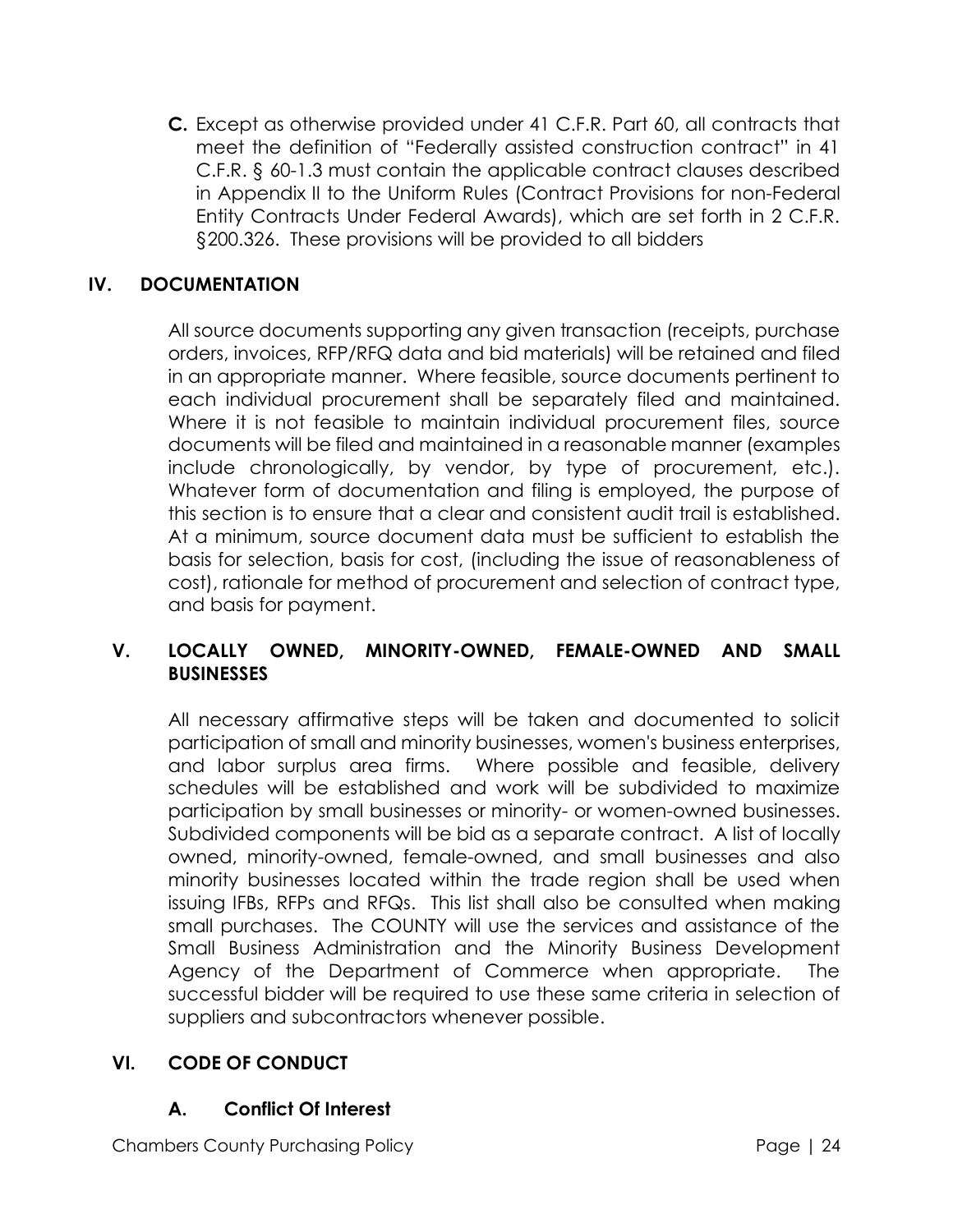No COUNTY member, employee, consultant, elected official, appointed official or designated agent of the COUNTY will take part or have an interest in the award of any procurement transaction if a conflict of interest, real or apparent, exists. A conflict of interest occurs when the official, employee or designated agent of the COUNTY, partners of such individuals, immediate family members, or an organization which employs or intends to employ any of the above has a financial or other interest in any of the competing firms, or will otherwise benefit financially or otherwise from a contract award.

No COUNTY member, employee or designated agent of the COUNTY may acquire a financial interest in or benefit in any way from any activity which uses any Federal funding, nor shall they have any interest in any contract, subcontract or agreement for themselves or any family members.

NOTE: These rules apply to all named parties and shall be effective for the period of service and for one year after leaving said position (or office, in the case of elected officials).

# **B. Acceptance of Gratuities**

No COUNTY member, employee or designated agent of the COUNTY shall solicit or accept gratuities, favors or anything of monetary value from contractors, potential contractors, subcontractors or potential subcontractors.

#### **C. Penalties**

Any COUNTY member, employee or designated agent of the COUNTY who knowingly and deliberately violates the provisions of this code will be open to civil suit by the COUNTY without the legal protection of the COUNTY. Furthermore, such a violation of these procurement standards is grounds for dismissal by the COUNTY (if an employee) or such sanctions as available under the law (if an elected official).

Any contractor or potential contractor who knowingly and deliberately violates the provisions of these procurement standards will be barred from future transactions with the COUNTY.

#### **VII. ADDITIONAL PROVISIONS**

All COUNTY Federally funded contracts are subject to a variety of required statutes, regulations, and contract clauses. While it is the responsibility of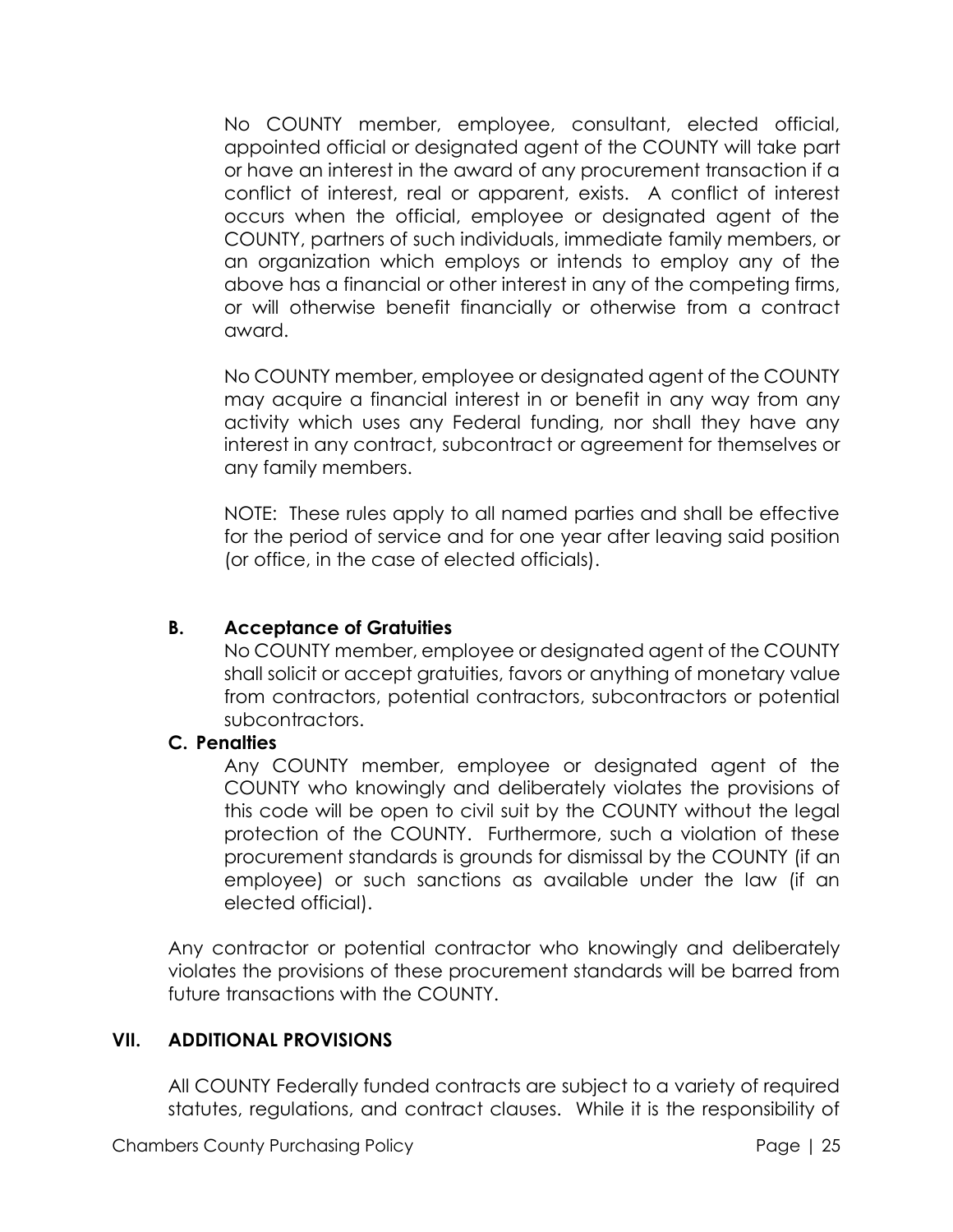bidders and offerors to be aware of and comply with those requirements, the COUNTY staff shall include applicable requirements in all COUNTY contracts to the maximum extent possible, either in full text, via addendum or attachment, or by reference. The list below is not exhaustive, and other provisions may apply based on the type of work being performed and the dollar amount of the contract. The provisions below are common to many covered contracts:

#### **A. Labor and Employment Laws and Regulations**

A variety of construction and non-construction labor and employment laws and regulations are required as a condition of CHAMBERS COUNTY's Federal funding. These are assembled at 2 C.F.R. § 200.326 and 2 C.F.R. Part 200, Appendix II, and include provisions related to Equal Employment Opportunity, Prevailing Wages, Anti-Kickback provisions, Overtime and Work Safety requirements, and a variety of whistleblower protections. In dealing with all potential bidders and offerors, COUNTY Staff should ensure that the applicable requirements are included in all solicitations and contracts. To the extent possible, COUNTY Staff should highlight these requirements to bidders and offerors unfamiliar with or inexperienced in Federally funded projects.

#### **B. Rights to Inventions Made Under a Grant or Contract**

If a contract awarded by the COUNTY may result in the creation of protectable intellectual property, including a patentable invention, copyrighted material, trade secret or technical data, or any other invention or discovery, the requirements of 37 CFR § 401 may apply.

#### **C. Environmental Regulations**

Contracts over **\$150,000** require the contractor to comply with Clean Air Act and Federal Water Pollution Control Act. Specific provisions and requirements are set forth in 2 C.F.R. Part 200, Appendix II.

# **D. Contracting with Suspended or Debarred Persons or Entities**

The COUNTY shall not enter into any agreement with any person or entity subject to Federal Debarment or suspension, nor consent to a subcontract with any such person or entity. A list of all such persons or entities can be found at [www.sam.gov.](http://www.sam.gov/) The COUNTY should obtain written certification from all contractors that they are not suspended or debarred from federal procurements.

# **E. Byrd Anti-Lobbying Amendment**

The following provision should be included in each contract over **\$100,000** (Federal Byrd threshold):

**"**Contractors who apply or bid for an award of **\$100,000** or more shall file the required certification. Each tier certifies to the tier above that it will not and has not used Federal appropriated funds to pay any person